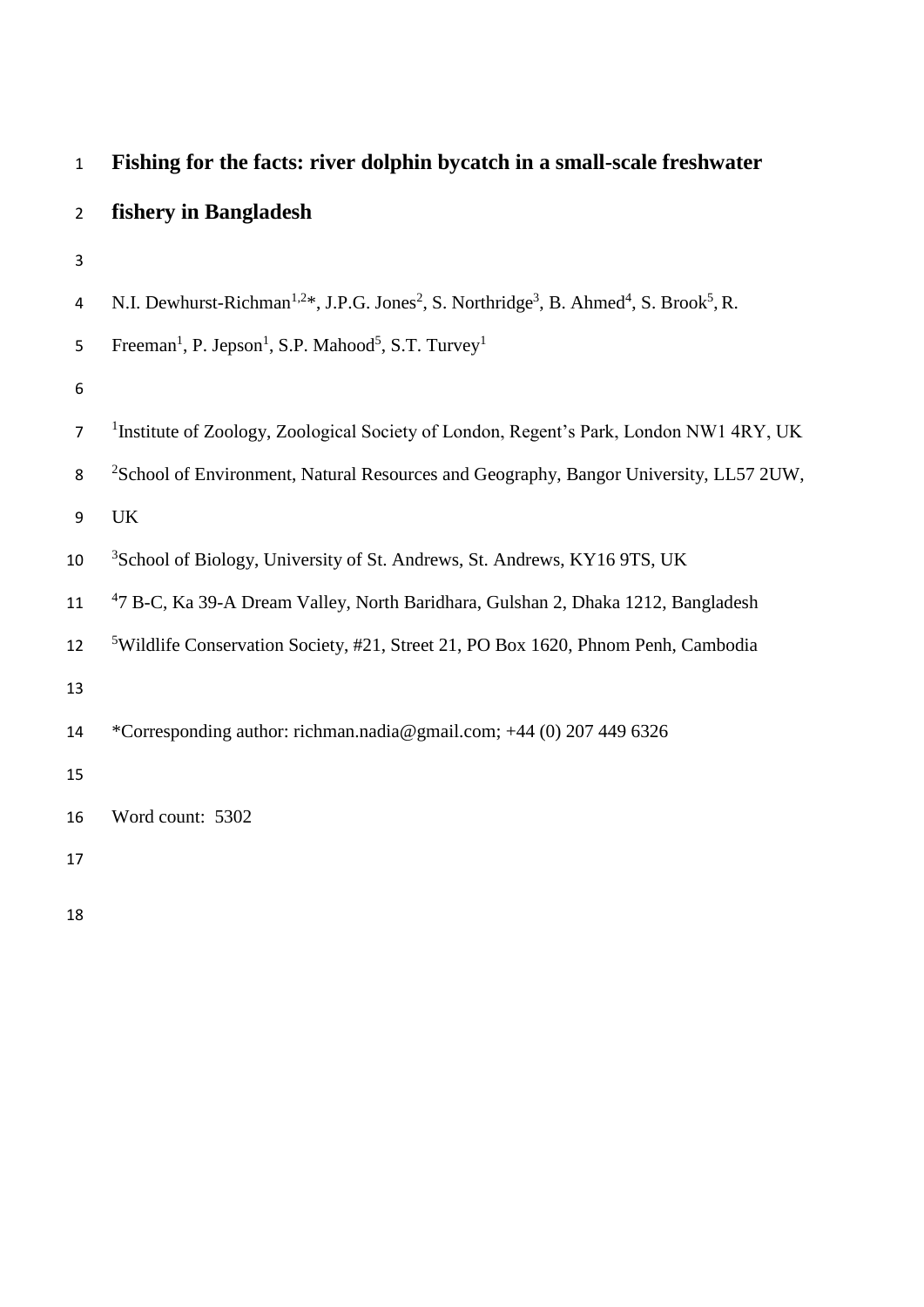- **Abstract**
- 

 Fisheries bycatch is a primary driver of cetacean declines, especially for threatened freshwater cetaceans. However, information on the factors influencing cetacean susceptibility to bycatch in small-scale fisheries is limited, impeding development of evidence-based conservation strategies. We conducted 663 interviews with fishers from southern Bangladesh to investigate the influence of net and set characteristics on seasonal bycatch rates of Ganges River dolphins *Platanista gangetica gangetica* and assess the sustainability of annual mortality levels. Between October 2010-October 2011, 170 bycatch events (and a minimum of 14 mortalities) were reported, 89% of which occurred in gillnets. The probability of bycatch increased as water depth declined, and as net mesh size increased. While the number of recorded bycatch incidents was higher in gillnets, risk of mortality was greater in set bagnets. Our mortality estimate indicates that fisheries-related bycatch currently exceeds the sustainable limit recommended by the International Whaling Commission by 3.5 times. Numerous regulations have been developed to improve the productivity of commercially important fisheries, if regulations were effectively enforced these may also reduce river dolphin bycatch.

 **Keywords**: bycatch; gillnet; Ganges River dolphin; local informant data; *Platanista gangetica gangetica,* small-scale fisheries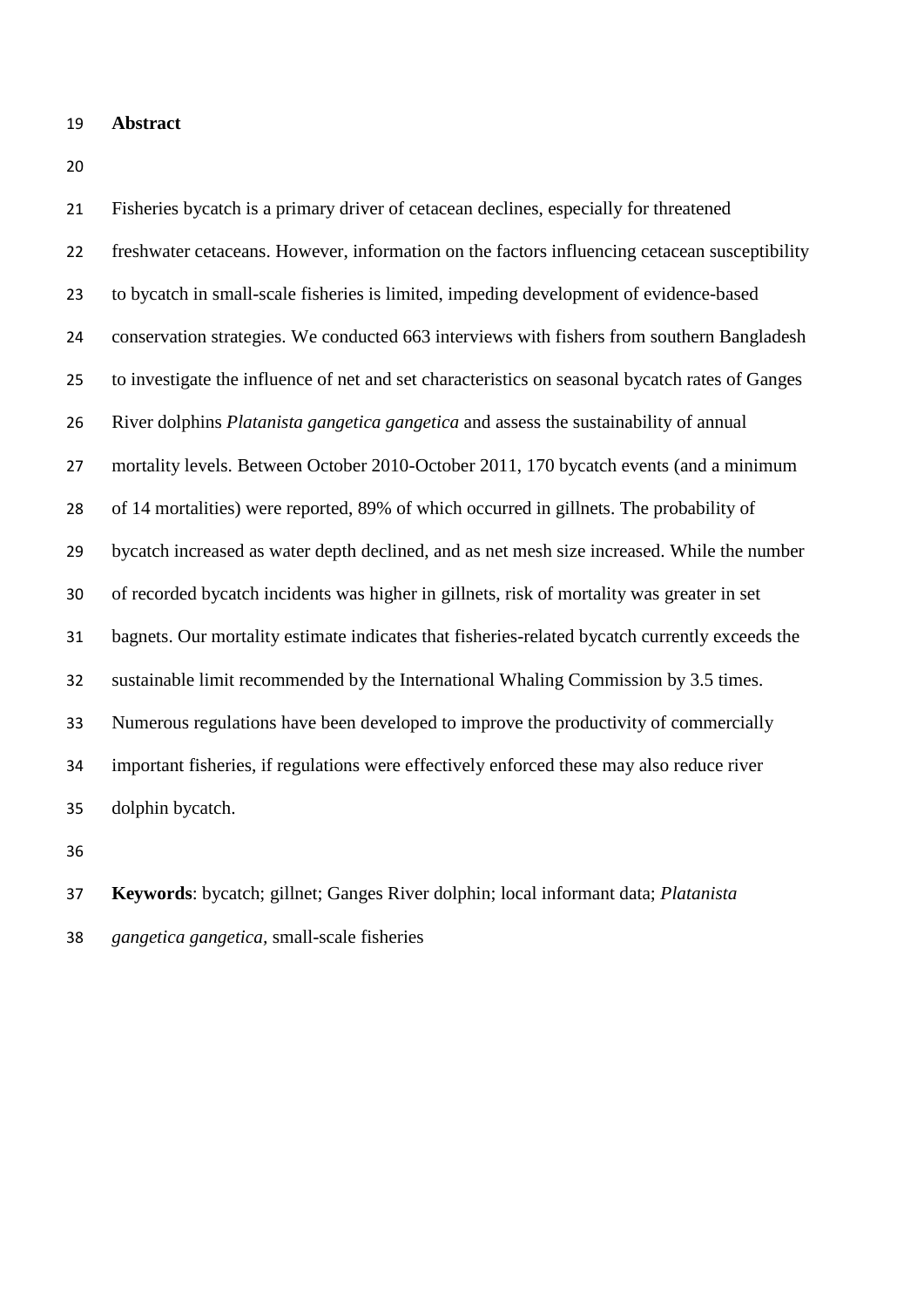# **1**. **Introduction**

| 42 | Incidental capture of non-target species in fisheries, known as bycatch, is a primary driver of       |
|----|-------------------------------------------------------------------------------------------------------|
| 43 | declines in many animal groups including cetaceans (Lewison et al., 2004). The majority of            |
| 44 | global aquatic mammal bycatch is thought to occur in gillnets, curtain-like nets set vertically       |
| 45 | in the water column to trap fish by their gills (Read et al., 2006). Among cetaceans, bycatch-        |
| 46 | related mortality is considered the principal cause of the decline in vaquita <i>Phocoena sinus</i> , |
| 47 | the world's most threatened cetacean, and to have contributed significantly to the extinction         |
| 48 | of the Yangtze River dolphin Lipotes vexillifer (D'Agrosa et al., 2000; Turvey et al., 2007).         |
| 49 | Concerns about the impact of bycatch on the status of aquatic species has prompted research           |
| 50 | into factors affecting bycatch rates. A range of factors have been identified and can be              |
| 51 | divided into: gear (e.g. mesh size, hook type; Kraus et al., 1997; Forney et al., 2011),              |
| 52 | operational (e.g. location, season; Vinther, 1999; Yeh et al., 2013), and species-specific (e.g.      |
|    |                                                                                                       |
| 53 | species behaviour, body size; Wallace et al., 2008; Yeh et al., 2013).                                |
| 54 |                                                                                                       |
| 55 | Independent-observer programmes are the ideal source of data on factors affecting bycatch,            |
| 56 | however, this is logistically unfeasible in many small-scale fisheries. Given the ubiquity of         |
| 57 | gillnets within small-scale fisheries (Moore et al., 2010), low-cost solutions for studying           |
| 58 | bycatch are urgently needed.                                                                          |
| 59 |                                                                                                       |
| 60 | Interviews with local informants using the same environment as target species are an                  |
| 61 | increasingly popular method for obtaining data on key conservation parameters rapidly, at             |
| 62 | low-cost, over wide geographic areas, and can also provide a perspective on past and present          |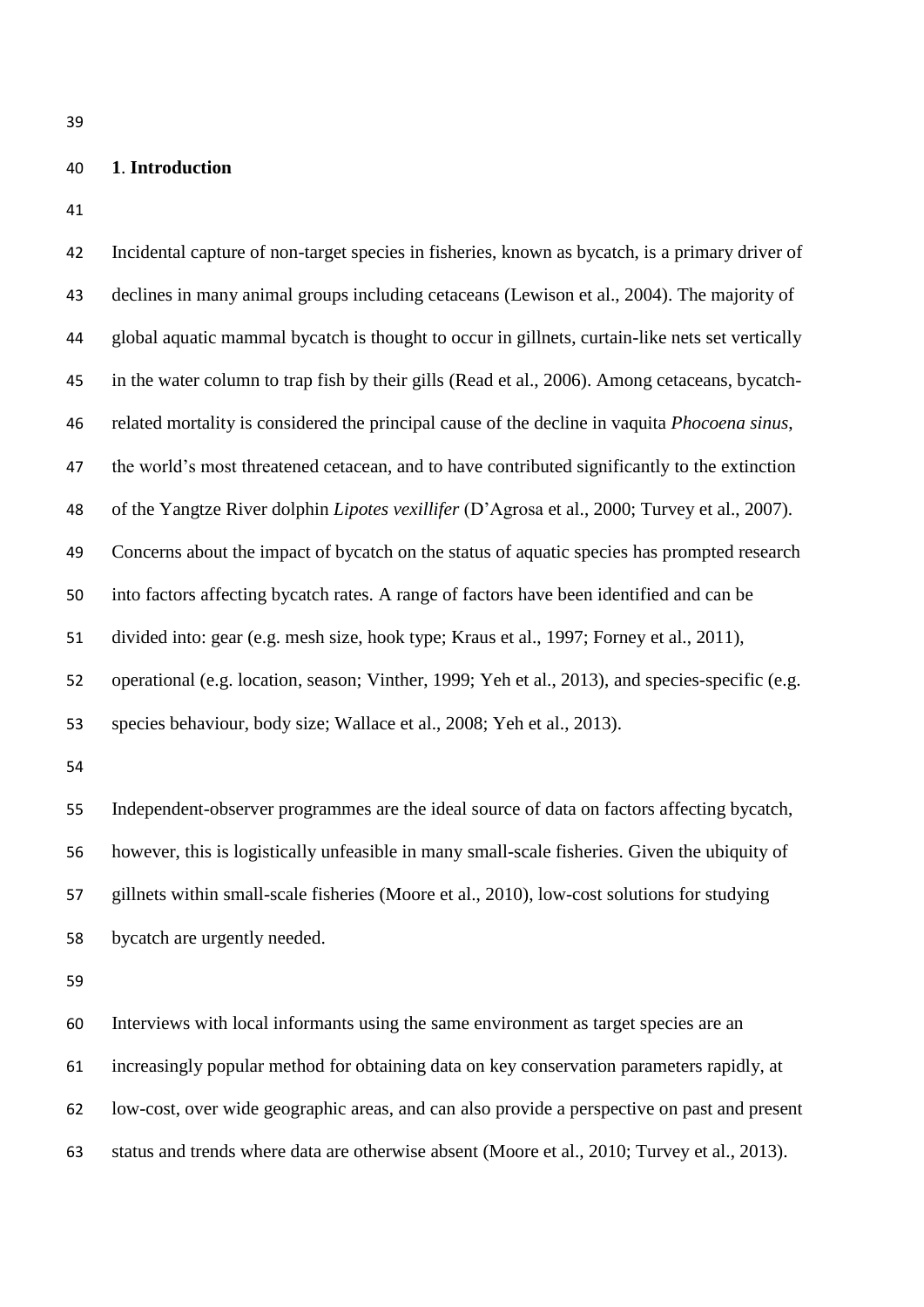Interviews constitute an important alternative source of data for conservation and have been used to study harvesting intensity (Jones et al., 2008), population trends (Lozano-Montes et al., 2008) and bycatch (Moore et al., 2010; Liu et al., 2017) across many taxa. However, studies have demonstrated a range of biases affecting the accuracy of informant data, including: 1) under-reporting of illegal behaviours to avoid negative personal consequences (Tourangeau and Yan, 2007), 2) declining recall accuracy over longer time periods (Bradburn et al., 1987), 3) misremembering facts where the event is deemed 'unimportant' or occurs regularly (Daw et al., 2011), and 4) misidentification of species (Moore et al, 2010). For these reasons, standardised interview-based surveys have rarely been used to generate baselines on patterns and levels of bycatch for freshwater cetaceans. Freshwater cetaceans are amongst the most threatened mammals (Reeves, Smith, Kasuya, 2000), partly due to small-scale fishery interactions and small population size which makes them vulnerable to even low levels of mortality (e.g. Krützen et al., 2018). Minimum estimates of bycatch indicate that fishing gear entanglement represents a significant source of mortality: e.g. 87% of Irrawaddy dolphin *Orcaella brevirostris* mortalities in the Mekong River are attributed to gillnet entanglement, making it the most significant threat to this population (Beasley et al., 2007; Beasley et al., 2013). However, the nature of these interactions and levels of mortality are poorly understood and impede the development of robust conservation solutions (Reeves et al., 2013). 

 The Ganges River dolphin *Platanista gangetica gangetica* occurs in Nepal, India, Bangladesh and possibly Bhutan, and is considered Endangered by IUCN (Smith, Braulik and Sinha, 2012). Given its conservation status, killing and trade of dolphins is prohibited under the Indian Wildlife Protection Act (1972), the Bangladesh Wildlife Preservation Act (2012), the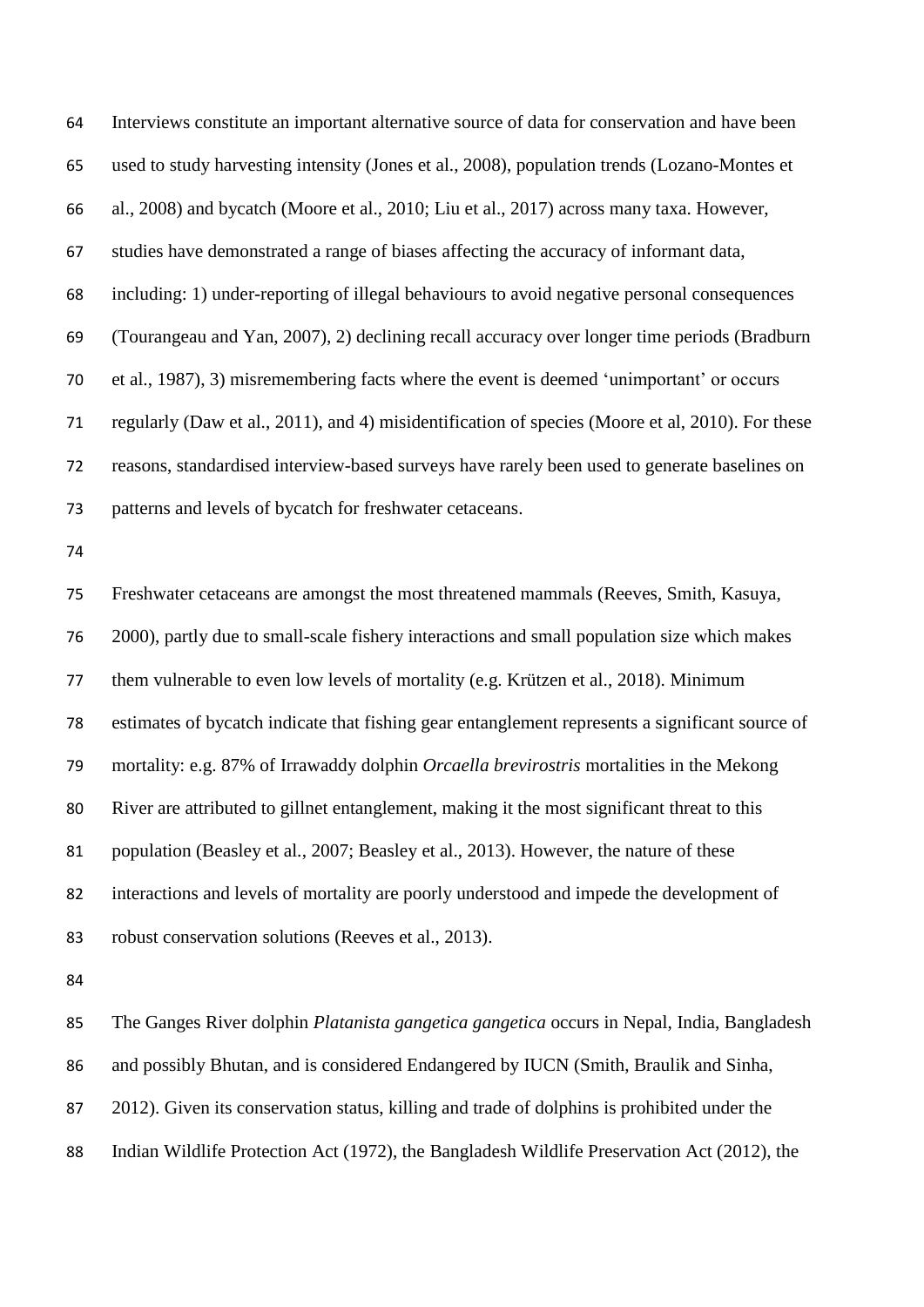Nepal National Parks and Wildlife Conservation Act 2029 (1973), the Convention on International Trade in Endangered Species of Wild Fauna and Flora (CITES) and the Convention on Migratory Species (CMS). While efforts are ongoing to address knowledge gaps on abundance (Richman et al., 2014), habitat preferences (Smith et al., 2009) and population trends (Smith et al., 2001; Richman, 2015), there is a lack of resources for addressing knowledge gaps regarding patterns and sustainability of bycatch (Mansur et al., 2008).

 Focusing on an isolated population of Ganges River dolphins in southern Bangladesh, we conducted an interview survey with fishers to identify the drivers of gillnet bycatch and to quantify annual mortality. We demonstrate that despite the biases associated with this approach, interviews are a powerful tool for addressing some of the knowledge gaps on freshwater cetacean bycatch in small-scale fisheries. We use these data to make informed recommendations for conservation management.

**2. Methods**

```
106 2.1. Data collection
```
 Fisher interviews were carried out from October 2011-February 2012 in settlements bordering the Halda, Karnaphuli and Sangu rivers and the Shikalbaha-Chandkhali Canal, collectively known as the Karnaphuli-Sangu river complex (Figure 1). Interview teams visited every settlement within the study area. Because of the lack of a robust sampling frame of the target population (active fishers), random sampling was not possible. Informants were interviewed based on suitability and availability, and asked to suggest other potential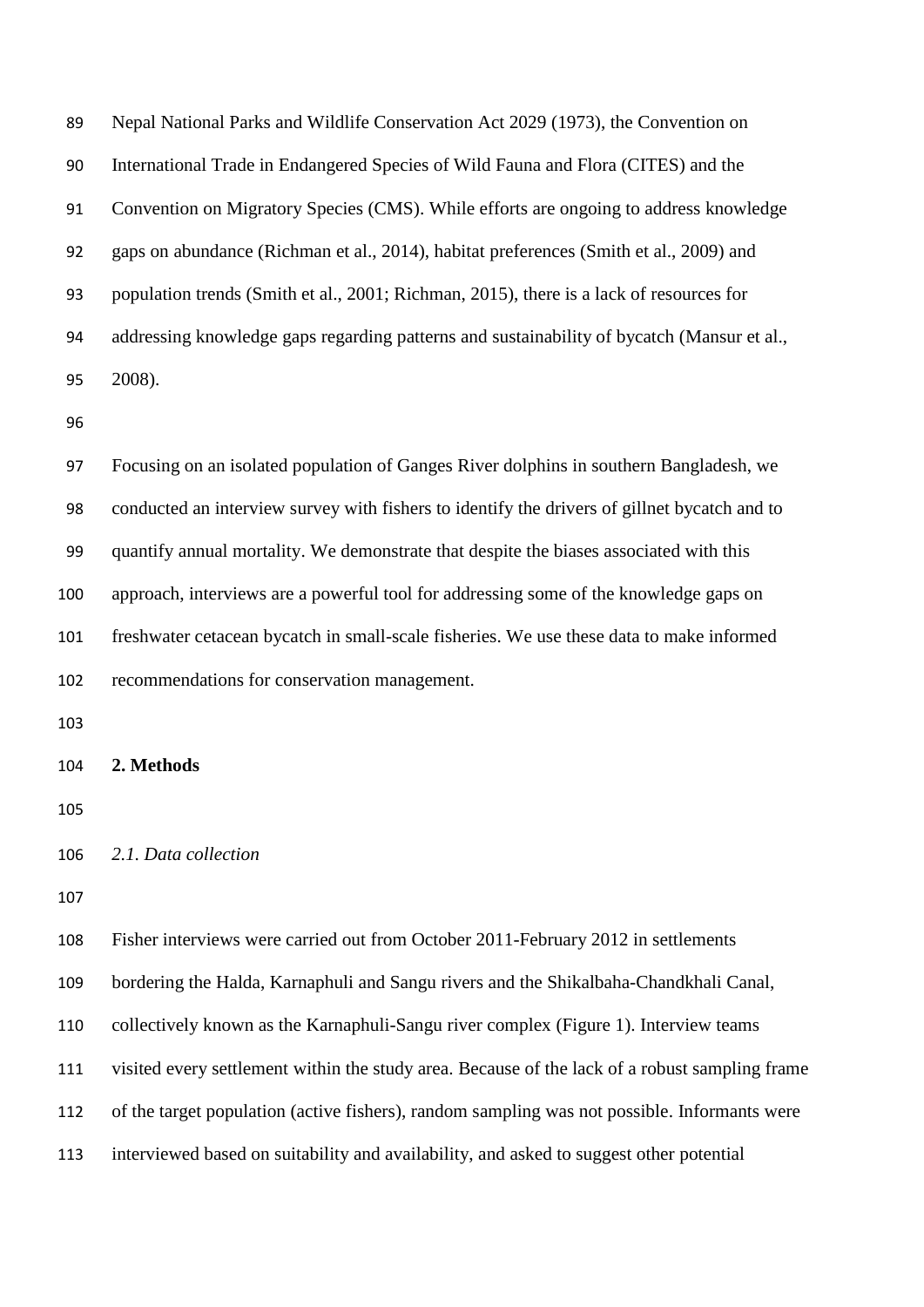



**Figure 1:** Location of pilot study sites (black stars) and interview sites (white circles) across the Karnaphuli-Sangu rivers complex in southern Bangladesh.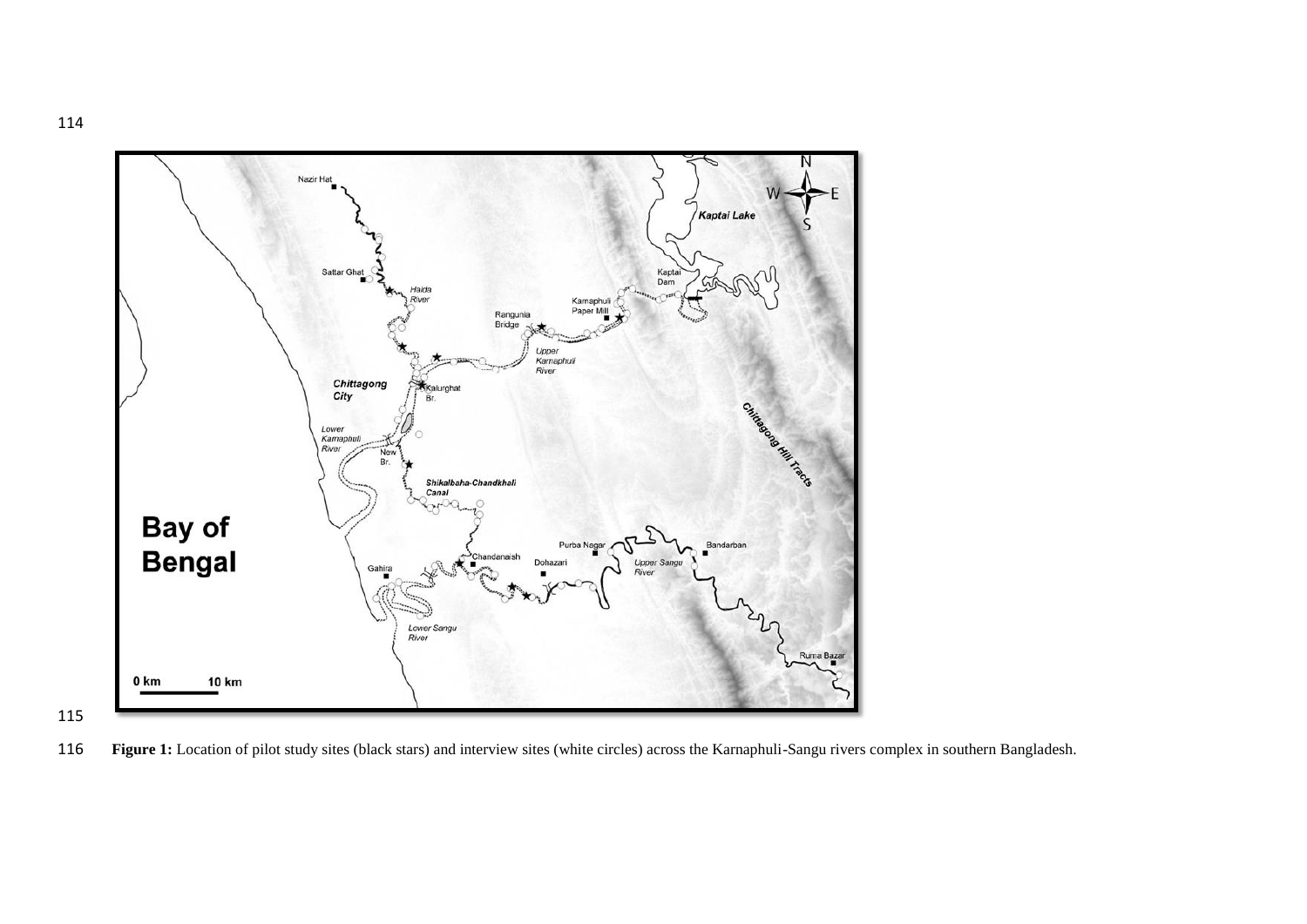informants (Newing, 2011). Fishers fish in groups of two to ten individuals: to ensure no duplicate recording of bycatch events, members of each group were identified and only one individual from each group was interviewed. The aim of the interviews was to document: 1) information on the characteristics of bycatch events between October 2010-October 2011; 2) anecdotal information about older bycatch events, 3) knowledge and attitudes on fishery regulations. Interviews were carried out by three teams consisting of a translator (a zoology student from the University of Chittagong and living in the local fishing community) who was responsible for conducting the interview, and a note-taker (native English speakers) who recorded responses in English. Translators were told to ask questions in exactly the way they were detailed in the questionnaire, and to translate responses as provided. Translators were asked to inform the note-taker if they did not understand the informant's response. Interview teams were encouraged to maintain neutral expressions and neutral responses throughout the interviews so as not to bias informant responses (Bernard, 2006). A standardised questionnaire (Supplementary Table 1, 2) was used and designed to a maximum of 30 minutes to reduce potential non-responses or inaccurate responses from informant fatigue. Questionnaire design was based on recommendations in Bernard (2006) and comprised closed and open-ended questions. Closed questions incorporated a 'don't know' option to minimise pressure to provide responses, and an 'other' option to accommodate unforeseen responses. The questionnaire was developed in English and translated into Bangla by the three translators. The questionnaire was then translated back into English to ensure no loss of meaning. Discrepancies were discussed, and the translation process was iterated until satisfactory translation was achieved. Questionnaire and sampling design were trialled in a pilot study comprising 46 interviews in 10 settlements across all waterways (Figure 1). Informant consent was obtained prior to interviews; informants were assured of confidentiality and that they could end interviews at any time and were briefed on the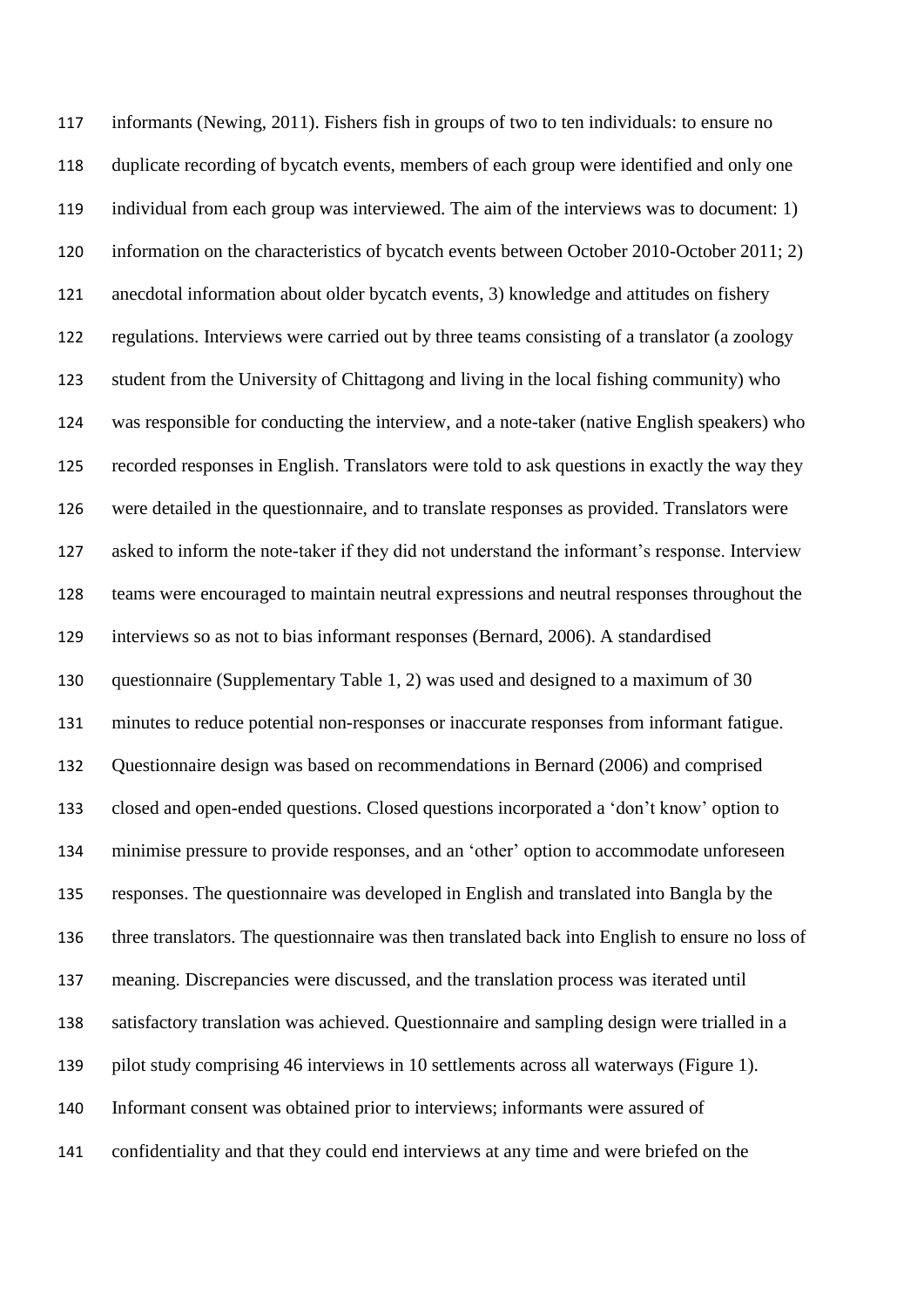objectives of the research. The project design was approved by the Zoological Society of London Ethics Committee.

 Levels of relevant knowledge were assessed at the start of interviews by asking informants to identify the Ganges River dolphin and two local, common fish species (phasa *Setipinna phasa*; ilish *Tenualosa ilisha*) from photographs and describe where they occur (sea/river). If informants struggled to identify the dolphin, they were prompted with clues about behaviour and size. Informants were assigned to one of three reliability categories: high (identified all species); medium (identified dolphin and one other species); and low (recognised only one species, identified only the fish or unable to identify any species). Informants who received a low reliability score were not interviewed. Informants were asked where they fish, how long they have lived in the study area and whether they were retired to ensure information was specific to the area of interest and for the time-frame of interest (i.e. October 2010–October 155 2011). Informants were questioned about the types and characteristics of gear they use (e.g. mesh size, length, net depth, number of hooks); fishing effort (average days/week, months); and fishing location(s); and were assigned a median river depth based on their reported fishing location (see Supplementary Material for details regarding the estimation and validation of net measurements, and estimation of median river depth). A subset of informants (n=114), who were willing to participate in a longer interview, were asked questions about regulations governing local fisheries and the dolphin. To quantify levels of bycatch/year, informants were asked to describe all bycatch events from the approximate previous 12-month period of October 2010-October 2011 (e.g. gear involved, location). Informants were only asked to recall bycatch events from the last 12-months as the detail for events prior to this period became increasingly vague. If the last recalled bycatch event dated >1 year earlier, they were asked to describe this event only.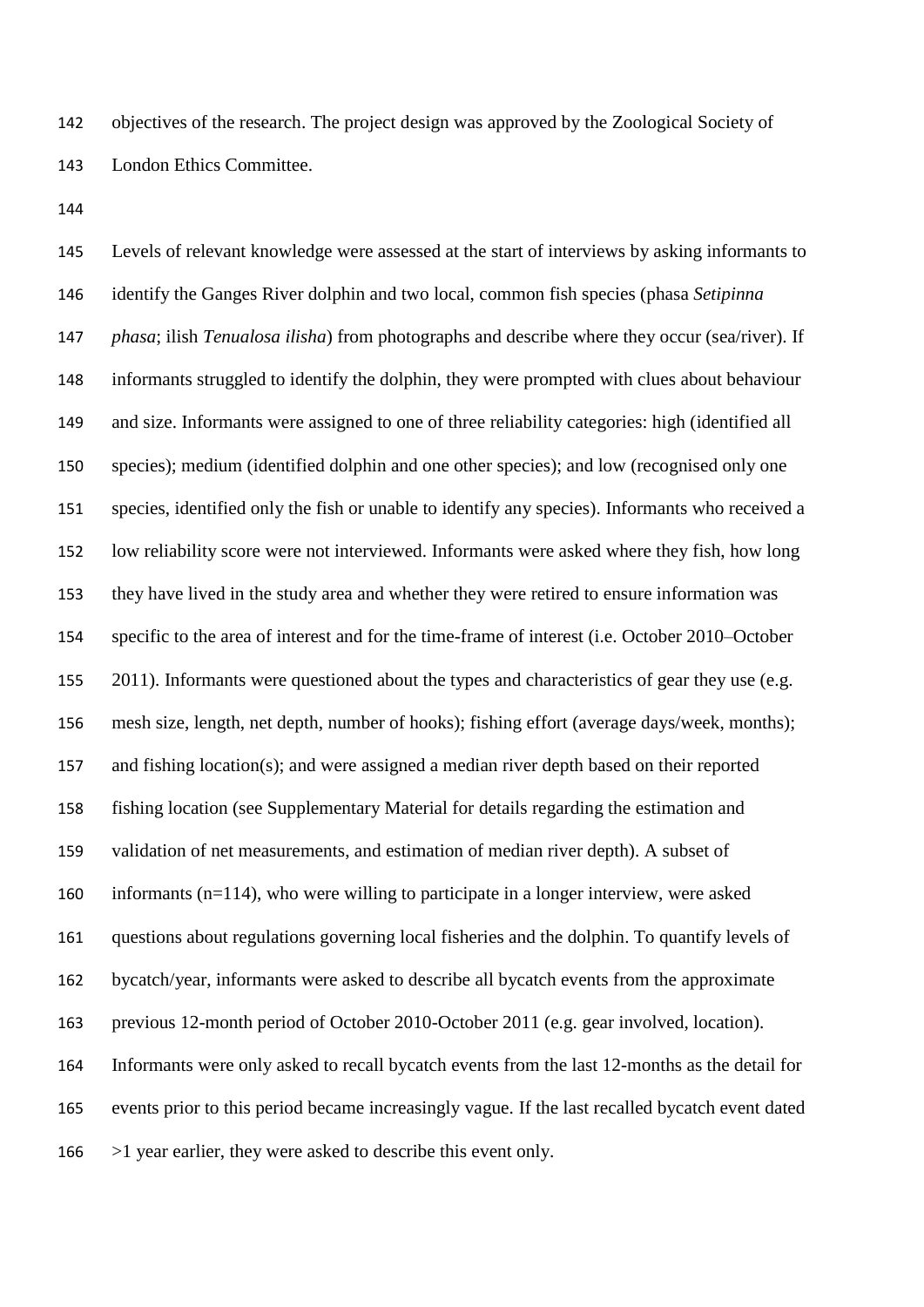| 168 | To validate numbers of informant-reported mortalities, an independent mortality monitoring       |
|-----|--------------------------------------------------------------------------------------------------|
| 169 | network was established in October 2011. Informants were issued with a phone number to           |
| 170 | call if they saw/heard of dead dolphins or bycatch events. Rewards were not offered for          |
| 171 | reporting mortalities or bycatch to discourage intentional killings.                             |
| 172 |                                                                                                  |
| 173 | 2.2.<br>Data analysis                                                                            |
| 174 |                                                                                                  |
| 175 | 2.2.1. Informant reports of gear use, and comparison with observed gear use                      |
| 176 |                                                                                                  |
| 177 | For the interview data, numbers of gear types and people using each gear was calculated.         |
| 178 | Reported gears were assigned to one of six locations ((1) Halda River; 2) Shikalbaha-            |
| 179 | Chandkhali Canal; Sangu River, divided into 3) Lower and 4) Upper Sangu at Dohazari              |
| 180 | Bridge; Karnaphuli River, divided into 5) Lower and 6) Upper Karnaphuli at Kalurghat             |
| 181 | Bridge) to investigate variation in bycatch across the study area. The Sangu and Karnaphuli      |
| 182 | were split into lower and upper reaches based on the availability of suitable dolphin habitat,   |
| 183 | and presence of dolphins respectively. Seasonality in gear use was investigated by calculating   |
| 184 | the number of nets in use between monsoon months (June-October) and non-monsoon                  |
| 185 | months (November-May) for gillnets, long-shore nets (a rectangular net set on poles running      |
| 186 | adjacent to the river bank), set bagnets (a funnel-shaped net fixed to the river bed) and seine  |
| 187 | nets (rectangular net where one end is held on shore, and the other is driven by boat in a large |
| 188 | arc across the river and bought back to shore; both ends are simultaneously pulled to shore).    |
| 189 | We excluded dragnets, hand nets, long-lines and rod and lines from the analysis as fishers use   |
| 190 | these gear casually and see them as relatively unimportant, so we consider it likely that their  |

use was under-reported. Reported numbers of active gear were validated by comparing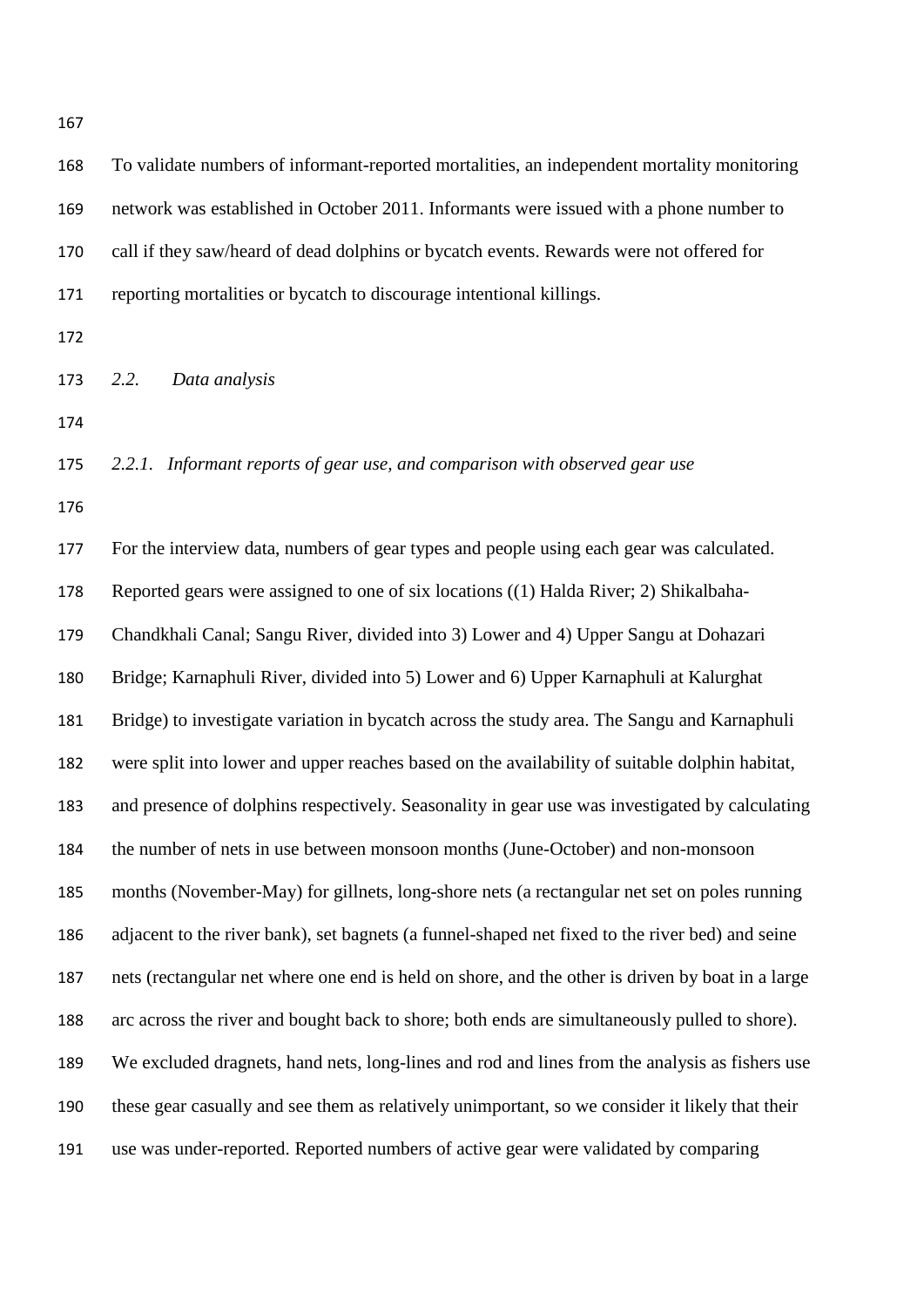numbers of reported gears in February, against numbers observed during boat-based surveys (see Supplementary Material for further details): the comparison was restricted to February as observational data was only available for this period.

*2.2.2. Factors influencing bycatch in gillnets*

 A logistic generalised linear model with binomial error structure was used to investigate the effect of net and set characteristics (Table 1) on the probability of dolphin bycatch per gillnet per season. The analysis was restricted to gillnet bycatch as there were too few bycatch incidents in other gear types. We used all bycatch data dating back to 1986, though most (96%) reported bycatch events occurred in the last two years. The response was modelled per season (monsoon or non-monsoon) and was modelled as binary rather than a count due to little variation in bycatch events per season, or days fished per week in each season (mean 205 number of days fished=5; SD=1.16). We excluded data from the Halda River and Shikalbaha- Chandkhali Canal, and the Upper Sangu River due to insufficient fishing effort and lack of dolphin sightings respectively (Richman et al., 2014). Midpoint values were used where measurements were reported as ranges. Data from informants who fish multiple locations, were retired, or of questionable capacity to recall facts accurately (i.e. drunk or nervous) were excluded, leaving a dataset of 2,149 observations (i.e. individual net set per season) from 580 informants.

 The relationship between response and predictor variables was inspected for non-linearity using generalised additive model plots fitted with cubic smoothing splines using the 'mgcv' package in R version 3.6.0 (R Development Core Team, 2013), with continuous variables plotted in linear, log and quadratic forms. Variance inflation factors (VIF) were used to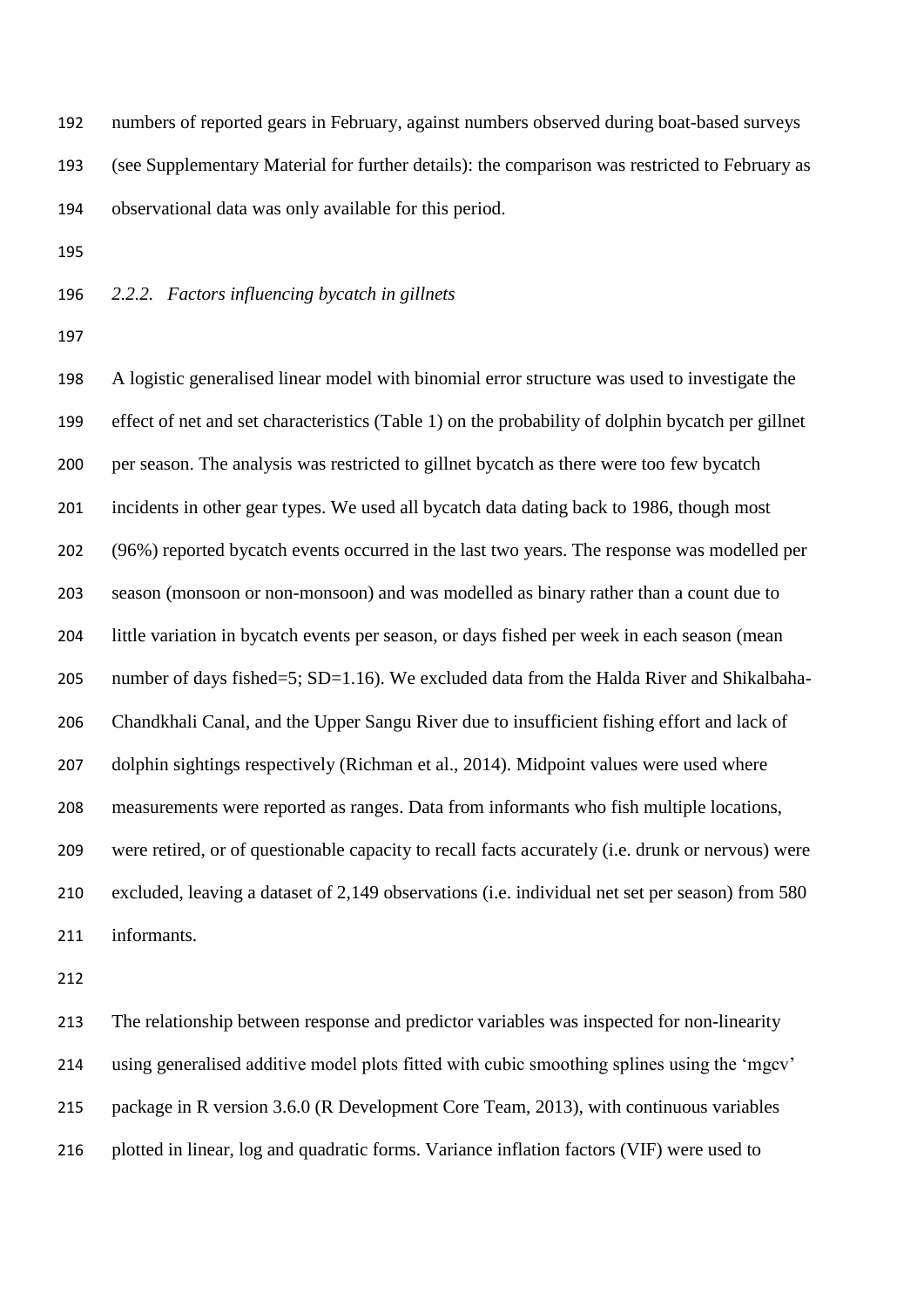## 217 **Table 1.** Net and set variables considered for use in models investigating factors influencing probability of bycatch.

| Variable                        | Definition                                                                    | Unit                                                                                                                |
|---------------------------------|-------------------------------------------------------------------------------|---------------------------------------------------------------------------------------------------------------------|
| Net characteristics             |                                                                               |                                                                                                                     |
| Mesh size (continuous)          | Inside stretched distance between two knots on opposite<br>sides of same mesh | Centimetres                                                                                                         |
| Net length (continuous)         | Length along longest edge of net                                              | Metres                                                                                                              |
| Net depth (continuous)          | Length along shortest edge of net                                             | Metres                                                                                                              |
| Net type (categorical)          |                                                                               | Drifting<br>Fixed                                                                                                   |
| Set characteristics             |                                                                               |                                                                                                                     |
| Location (categorical)          |                                                                               | Upper Karnaphuli River<br>Lower Karnaphuli River<br>Halda River<br>Lower Sangu River<br>Shikalbaha-Chandkhali Canal |
| Season (categorical)            |                                                                               | Monsoon (mid-Jun to mid-Oct)<br>Non-Monsoon (mid-Oct to mid-Jun)                                                    |
| Median river depth (continuous) |                                                                               | Metres                                                                                                              |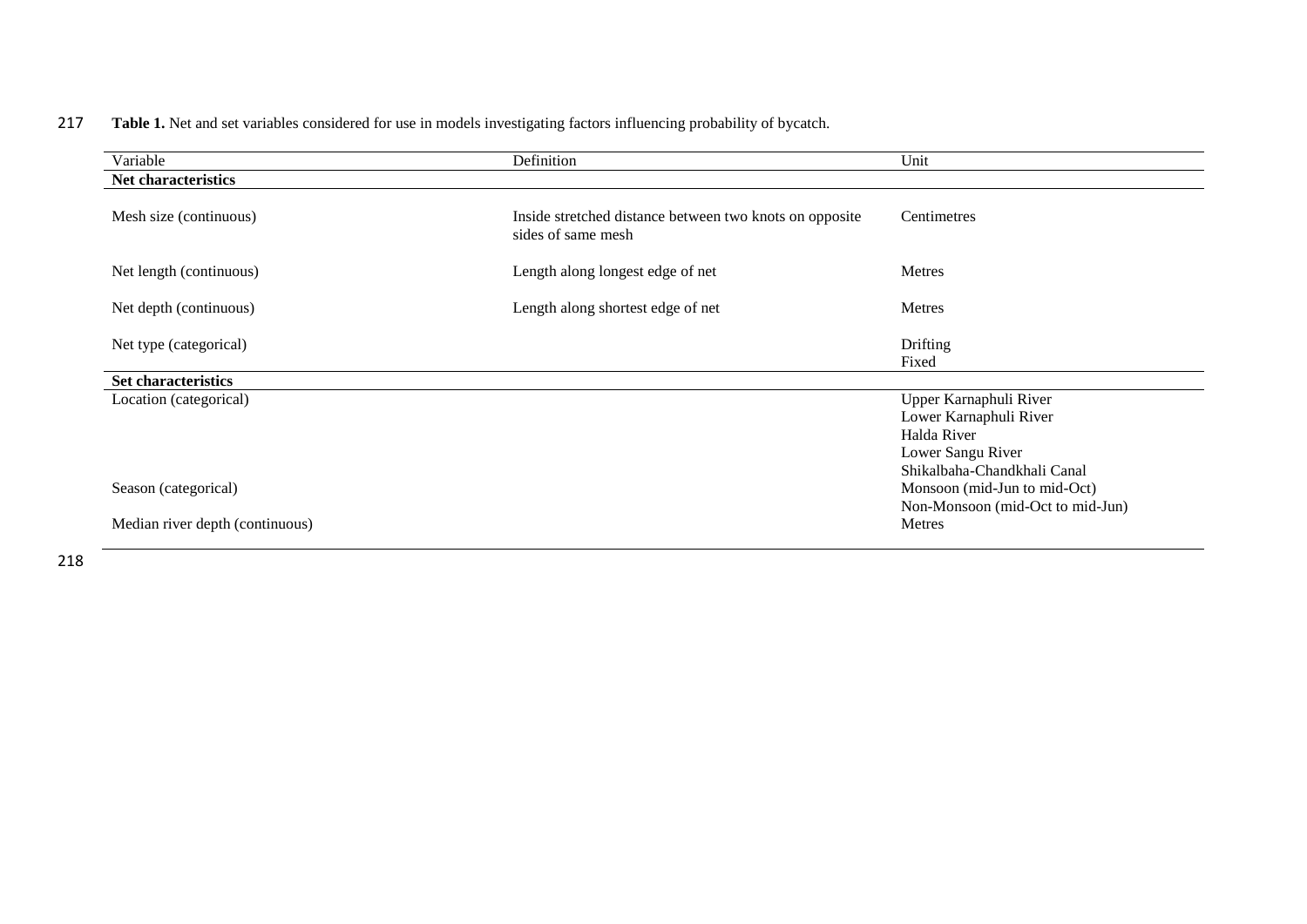219 identify collinear variables using the 'corvif' function in the R package 'AED'; VIF scores > 3 were considered evidence of collinearity (Zuur et al., 2009), and the variable that explained a greater proportion of model variance was retained.

 A global model containing all possible remaining predictor variables (Table 1) and three two- way interactions that described potentially meaningful relationships between variables (net length and mesh size, season and location, season and mesh size) was fitted in R. Backward stepwise selection was used to identify the best model according to Akaike's information criterion (AIC). Models were ranked according to AIC, and model selection was based on ∆*i* (the difference in AIC between model *i* and the minimum AIC for the model set). Models with ∆*i* <2 were considered to have equivalent support. Coefficient estimates from the best model were used to predict bycatch probability per gillnet per season across a range of mesh size (1-11cm) and river depth (1-12m) values taken from the the interviews in the Lower and Upper Karnaphuli, and Lower Sangu.

## *2.2.3. Annual mortality and validation with observational data*

 A minimum count of annual fisheries-related dolphin mortality was calculated by summing numbers of dolphins that were discovered alive but subsequently killed, found alive but died and found dead in all net types during October 2010-October 2011. To validate informant data, we compared the number of mortalities reported during interviews for October 2011 against the number of mortalities reported through the mortality monitoring network. Reported and observed mortalities were considered the same incident if they occurred at the 242 same location and in the same month. Where possible we tried to verify the cause of death with post-mortem analysis.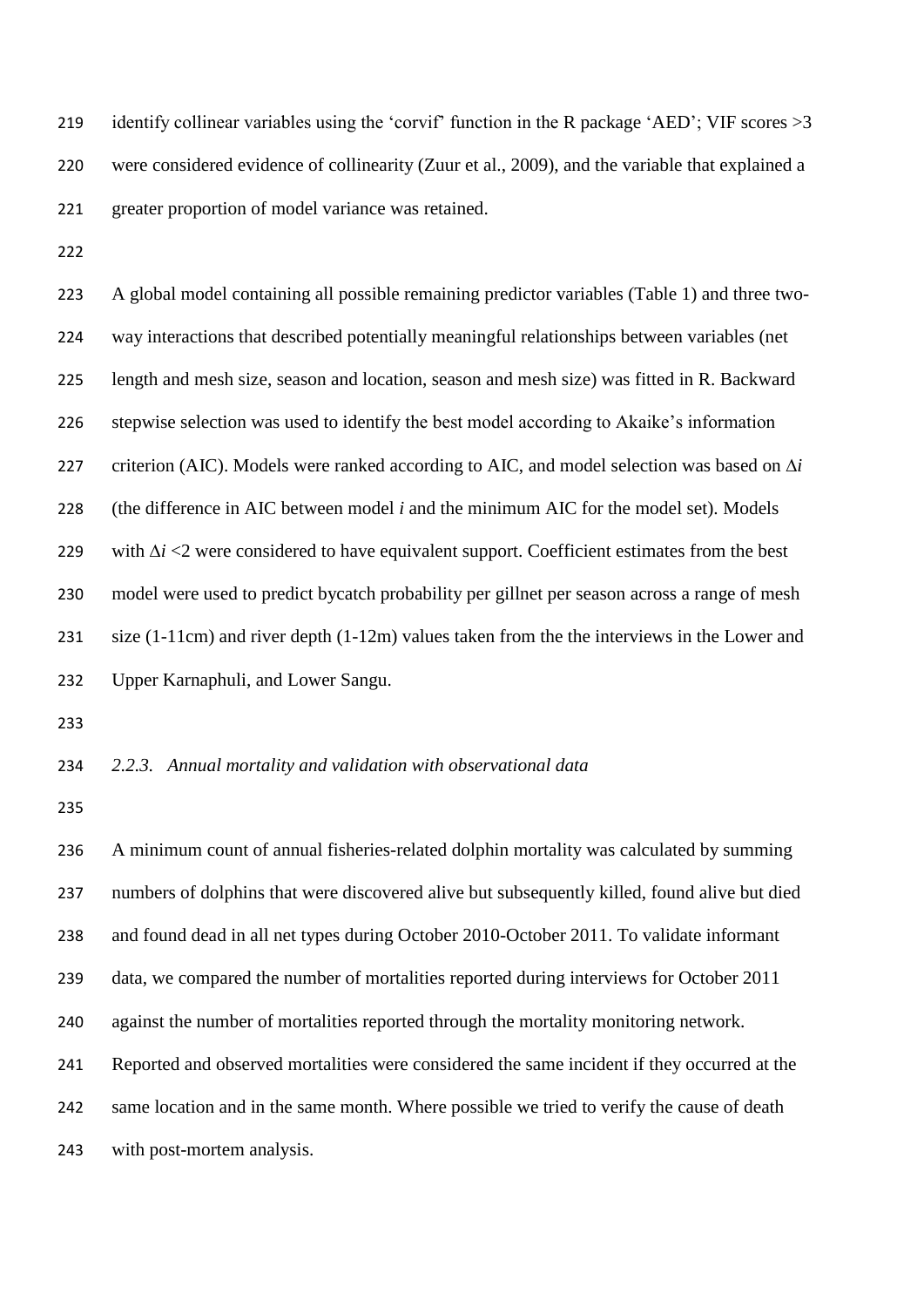### *2.2.4. Outcome of gillnet and set bagnet entanglements*

 Chi-squared tests were used to test for differences in mortality frequencies between gillnets and set bagnets (gears with greatest numbers of bycatch events), with bycatch events assigned to one of two outcomes (alive/dead). Dolphins discovered alive in nets but killed during release were also classed as 'dead'. Data on bycatch events across all time periods were used to maximise sample size. *2.2.5. Sustainability of fishing-related mortality* The International Whaling Commission sub-committee on small cetaceans agreed that "*it would be a matter of concern if bycatches/ and/or directed takes exceeded half the maximum growth rate of a population*" (International Whaling Commission, 1996). The population growth rate of Ganges River dolphins is unknown, so we adopted a conservative value of 4% as recommended by Wade (1998) for cetaceans where growth rate is unknown. A population estimate of 196 (95% CI: 187-273) was used based on a survey from 2012 (Richman, 2015). It is assumed the population is closed as it is isolated from the Ganges River system by a stretch of the Bay of Bengal (Smith et al., 2001). *2.2.6. Fishery regulations: knowledge, attitudes and compliance* We calculated the proportion of informants who: 1) could describe local fishing regulations, including the regulation prohibiting the killing and trade of the Ganges River dolphin; 2) comply/ don't comply with fishery regulations 3) are satisfied with the compensation scheme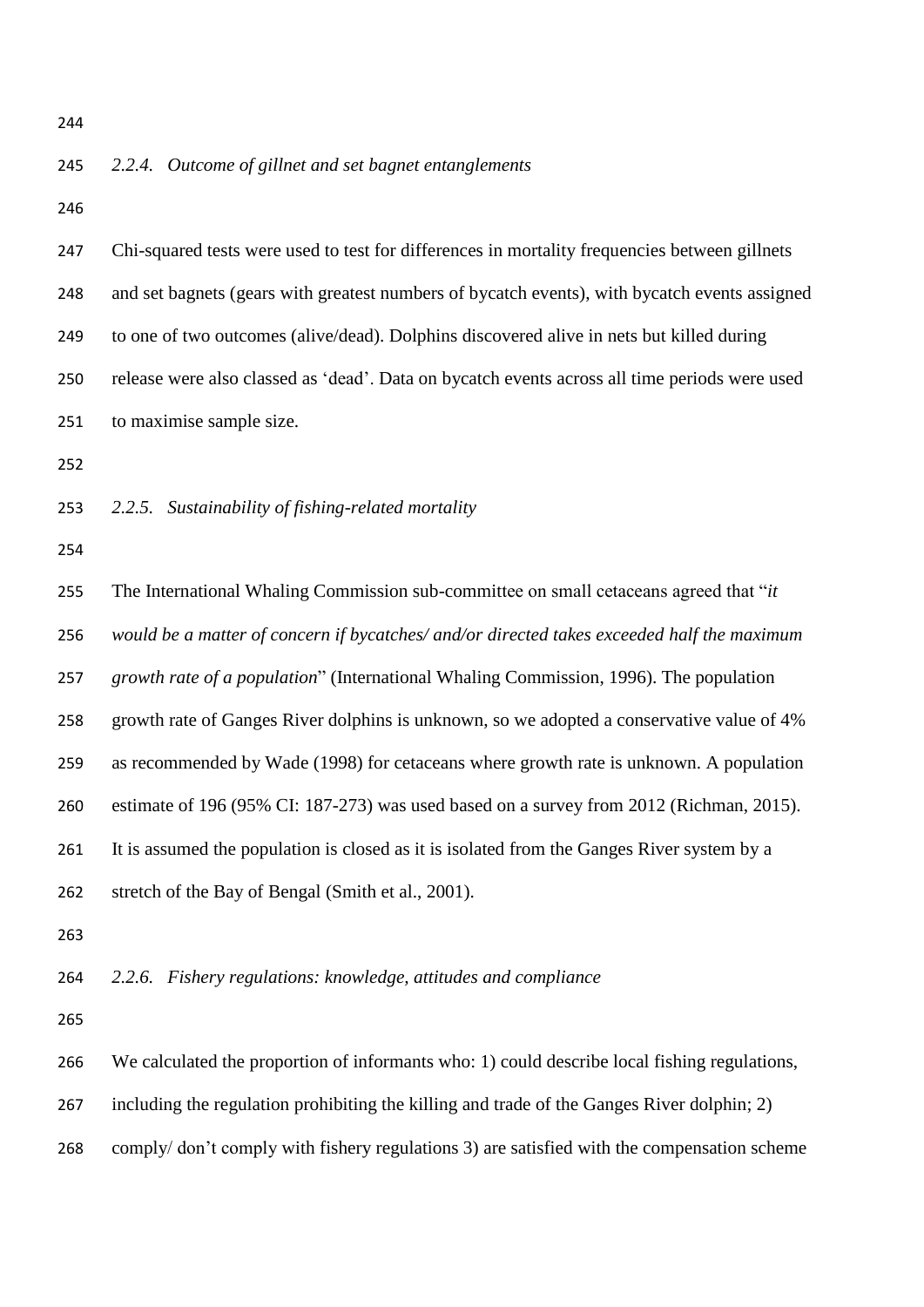| 269 | during the Ilish fishing bans. Informant data on regulation details were validated by the              |
|-----|--------------------------------------------------------------------------------------------------------|
| 270 | fisheries department. We extracted key statements from the interviews describing the                   |
| 271 | perceived causes for the differences in levels of knowledge about fishing regulations and              |
| 272 | reasons for non-compliance.                                                                            |
| 273 |                                                                                                        |
| 274 | 3. Results                                                                                             |
| 275 |                                                                                                        |
| 276 | 3.1 Informant reports of gear use, and comparison with observed gear use                               |
| 277 |                                                                                                        |
| 278 | A total of 663 interviews were carried out in 74 settlements; we assume this sample                    |
| 279 | represents a substantial proportion of the region's fisher population for these reasons: 1)            |
| 280 | interview teams visited every settlement within the study area and continued looking for new           |
| 281 | fishers until further enquiry resulted in no new informants to interview); 2) the comparison of        |
| 282 | reported and observed gear types were similar (Supplementary Material Figure 2). Gillnets              |
| 283 | were the dominant gear type recorded during our interviews $(n=1027)$ followed by set                  |
| 284 | bagnets ( $n=196$ ), seine nets ( $n=137$ ) and long-shore nets ( $n=64$ ). We detected seasonality in |
| 285 | net use with numbers of active gear during monsoon months almost double that of the non-               |
| 286 | monsoon months.                                                                                        |
| 287 |                                                                                                        |
| 288 | 3.2 Factors influencing bycatch in gillnets                                                            |
| 289 |                                                                                                        |
| 290 | Informants recalled 304 unique bycatch incidents from 1986 onwards, with 248 having                    |
| 291 | sufficient detail on associated net characteristics. Of the 304 reported bycatch incidents, a          |
|     |                                                                                                        |

total of 170 were recorded from October 2010-October 2011; the majority occurred in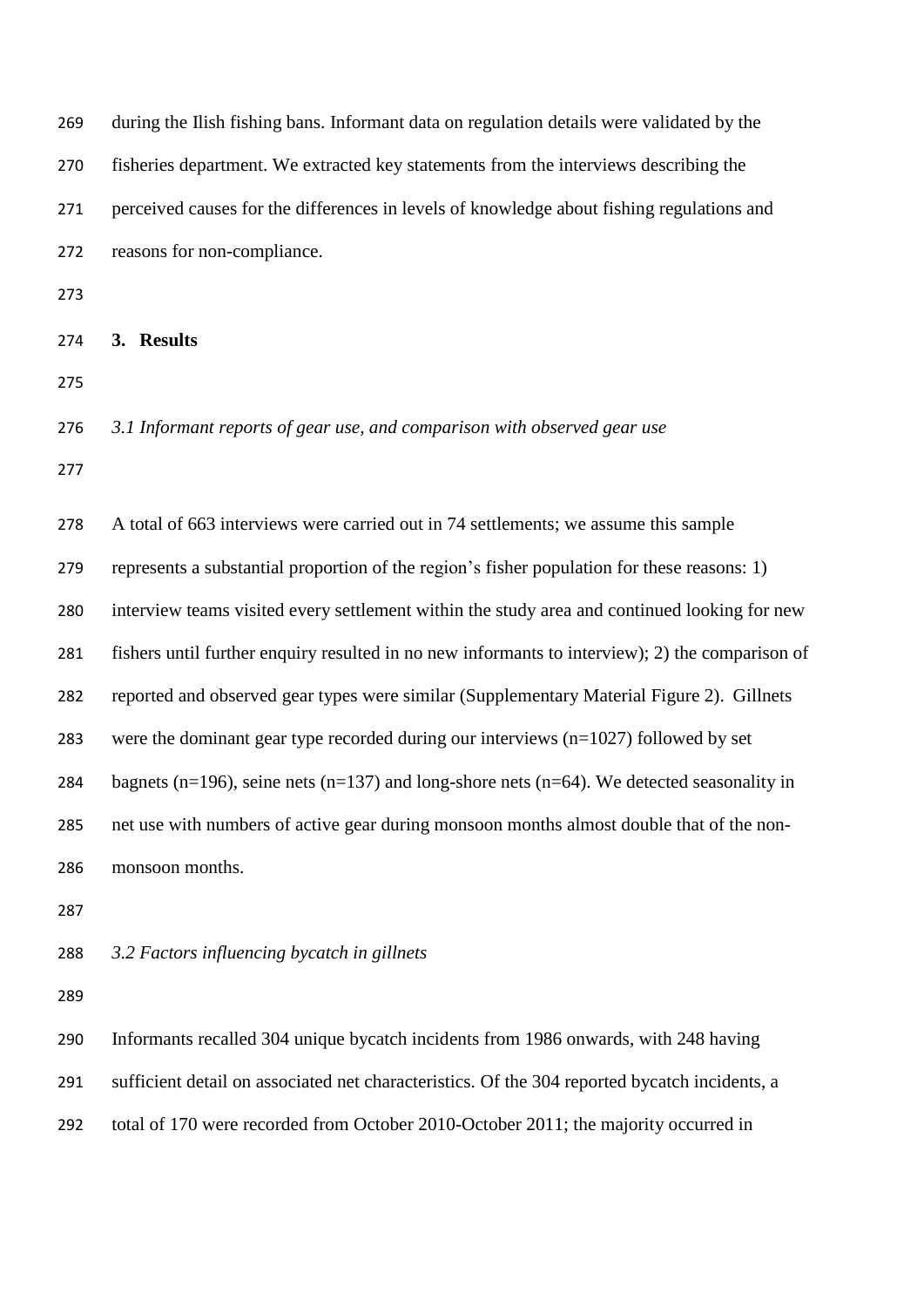293 gillnets (89%, n=151) and set bagnets (10%, n=17), with two further bycatch incidents in long-lines (Table 2).

 Net depth was excluded from the analysis due to collinearity with mesh size. Model selection favoured a single model retaining mesh size, location, season and median river depth (Table 3). We note that stepwise model selection may exclude some aspects of the model that are useful in understanding the mechanisms of bycatch. For example, there are five candidate models within 10 ΔAICc of our selected model. These models included net-length, net-type and some interactive effects of mesh-size. These effects have negligible impacts on our predictions (see models summaries in S1) but may be useful to consider in future studies. Probability of bycatch during October 2010-October 2011 declined with decreasing mesh size and increasing median river depth and showed a similar pattern of decrease across all locations and both seasons (Figure 2). There were spatio-temporal differences in the overall bycatch probability: there was higher probability in the Lower Sangu relative to the Lower and Upper Karnaphuli for all mesh sizes and depths, and a higher probability during the monsoon relative to non-monsoon for all locations (Figure 2).

*3.3 Annual mortality and validation with observational data*

 Of the 170 bycatch events from October 2010-October 2011, 14 dolphins were reported dead: eight in gillnets, five in set bagnets, one in a long-line with the remainder released alive (Table 2). Of the 14 mortalities, 11 were dead upon discovery, one died during release and two were killed to assist with their removal from fishing gear (Table 2). Of the nine reports of intentional killings from 1986-2011, six were to assist with removal from fishing gear, two as punishment for damaging gear, and one for its oil.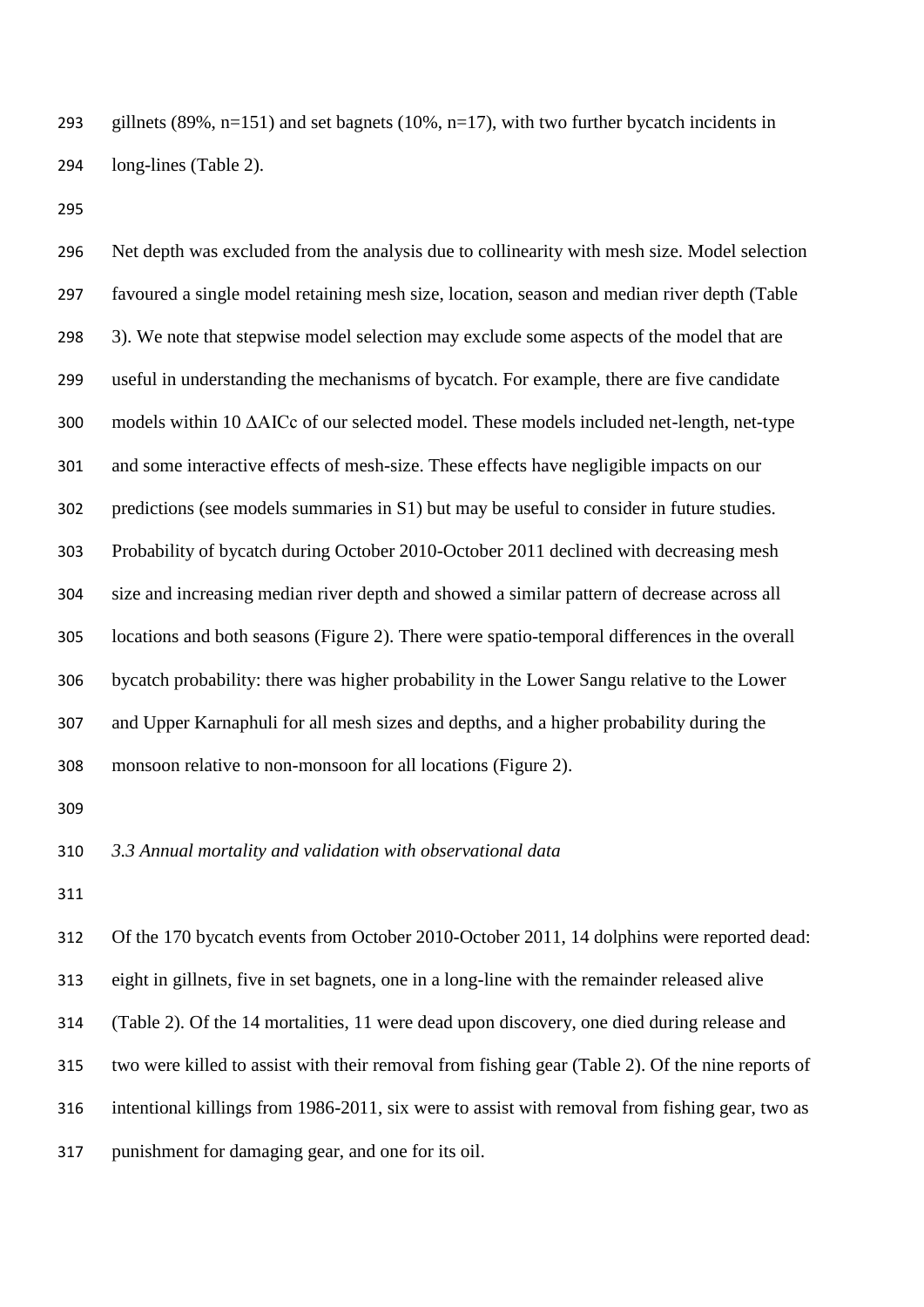| 319 | The mortality estimate represents a minimum only as interview data were obtained non-       |
|-----|---------------------------------------------------------------------------------------------|
| 320 | randomly and so data was not extrapolated to the entire population, and fishers may have    |
| 321 | under-reported by catch events. Independent data from the mortality monitoring network      |
| 322 | confirmed two of the dolphin mortalities reported during our interviews (October 2011), and |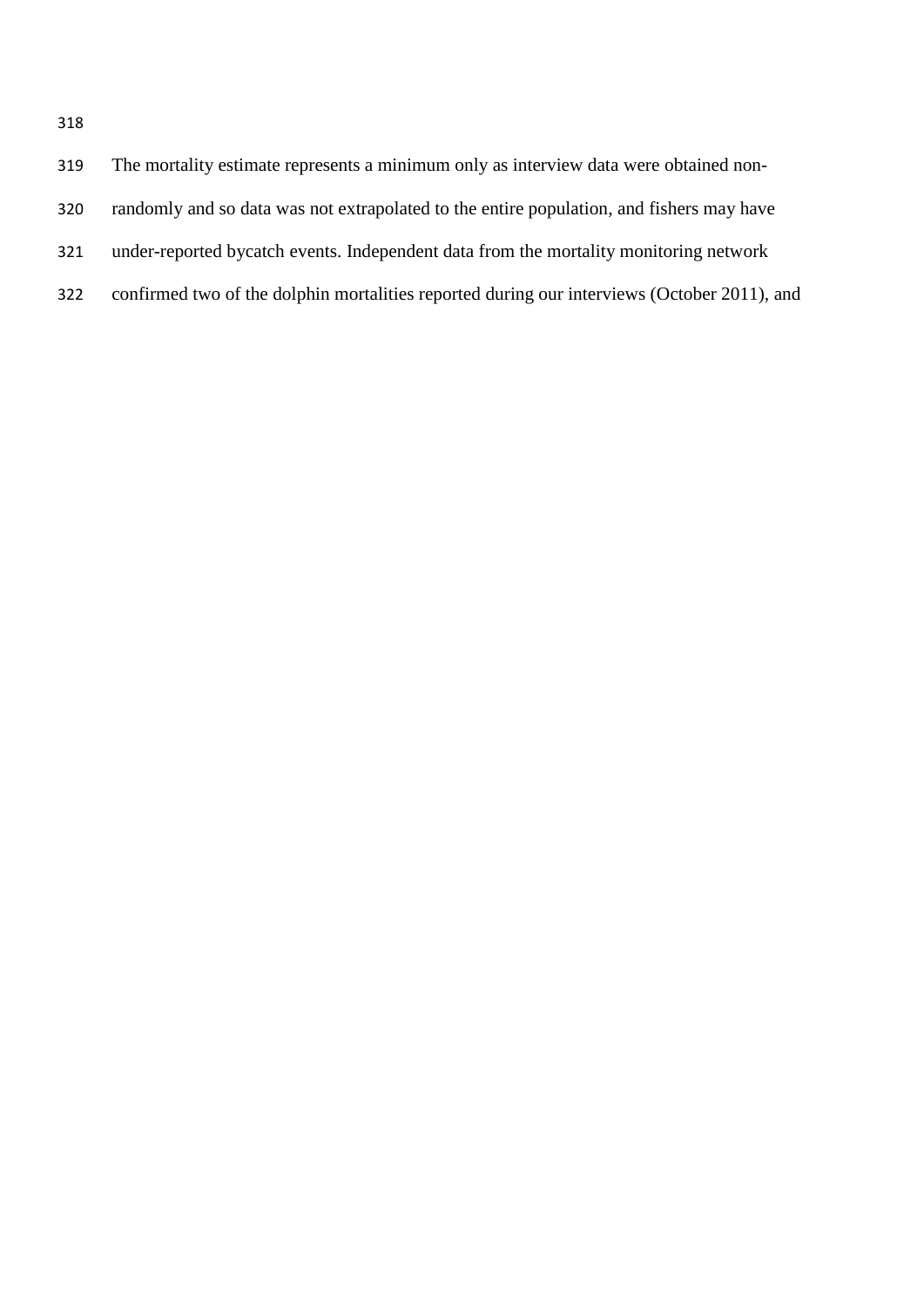## 323 **Table 2**: Total number of bycatch events (Total [released alive, killed, alive but died during release, released dead]) between October 2010 and October 2011, and between

#### 324 October 2011 to 1986.

#### 325

| Gear type    | No. by catch events between Oct $2010 -$ Oct $2011$ (Total [alive, killed, alive but | Total no. by catch events between 1986 - Oct 2011 (Total [alive, killed, alive but died, |
|--------------|--------------------------------------------------------------------------------------|------------------------------------------------------------------------------------------|
|              | died, dead])                                                                         | $dead$ ])*                                                                               |
| Gill nets    | $151$ [143, 2, 1, 5]                                                                 | $213$ [189, 4, 4, 16]                                                                    |
| Hand nets    | 0 [0, 0, 0, 0]                                                                       | 2 [1, 0, 0, 1]                                                                           |
| Long line    | 2 [1, 0, 0, 1]                                                                       | 10[6, 0, 0, 4]                                                                           |
| Seine net    | 0 [0, 0, 0, 0]                                                                       | 8 [4, 3, 0, 1]                                                                           |
| Set bag nets | $17$ [12, 0, 0, 5]                                                                   | 71 [42, 2, 1, 26]                                                                        |
| Total        | 170 [156, 2, 1, 11]                                                                  | 304 [242, 9, 5, 48]                                                                      |

<sup>13</sup> Note that for bycatch events further back than October 2010 informants were not asked to recall every bycatch event each year, simply the last one they could remember.

#### 327

#### 328 **Table 3**: Model results summary of factors affecting dolphin bycatch.

| Model                                                                       | K  | <b>AICc</b> | <b>AAICc</b> | Weight |
|-----------------------------------------------------------------------------|----|-------------|--------------|--------|
| Mesh size, River depth, Season, Location                                    | 6  | 789.36      |              | 0.59   |
| Mesh size, River depth, Season, Location, Net length                        |    | 791.37      | 2.01         | 0.22   |
| Mesh size, River depth, Season, Location, Net length, Net length*Mesh size  | -8 | 792.57      | 3.21         | 0.12   |
| Mesh size, River depth, Season, Location, Net length, Net length*Mesh size, | -9 | 794.29      | 4.93         | 0.05   |
| Season*Mesh size                                                            |    |             |              |        |
| Mesh size, River depth, Season, Location, Net length, Net type, Net         | 11 | 796.01      | 6.65         | 0.02   |
| length*Mesh size, Season*Mesh size                                          |    |             |              |        |
| Mesh size, River depth, Season, Location, Net length, Net type, Net         | 12 | 799.87      | 10.52        | 0.00   |
| length*Mesh size, Season*Mesh size, Season*Location                         |    |             |              |        |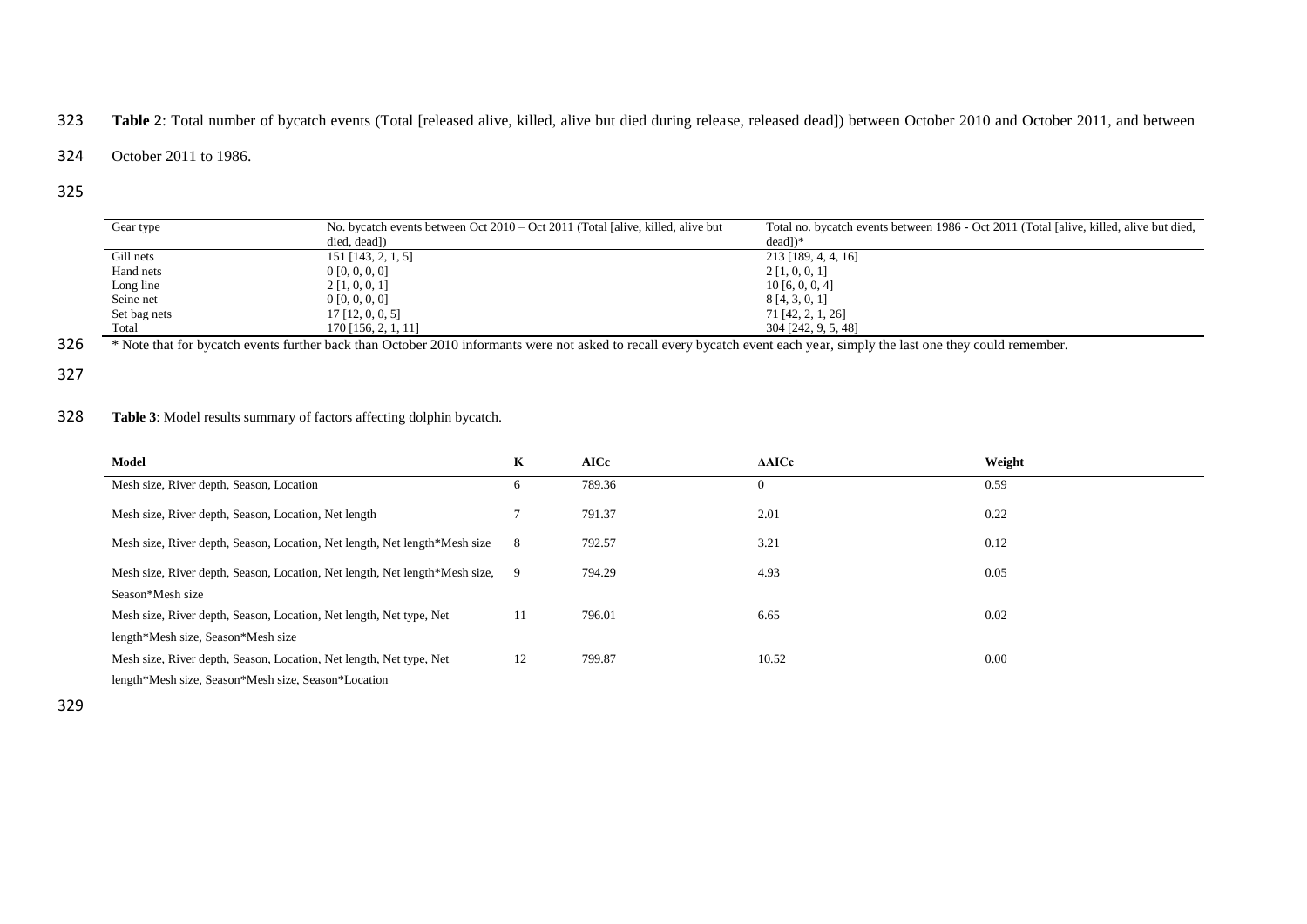

**Figure 2**: Probability of bycatch per gillnet per season (non-monsoon and monsoon) in the Lower Karnaphuli, Lower Sangu and Upper Karnaphuli rivers. Contour lines and

shading represent probability of bycatch. See Supplementary Figures 3-5 for confidence limits.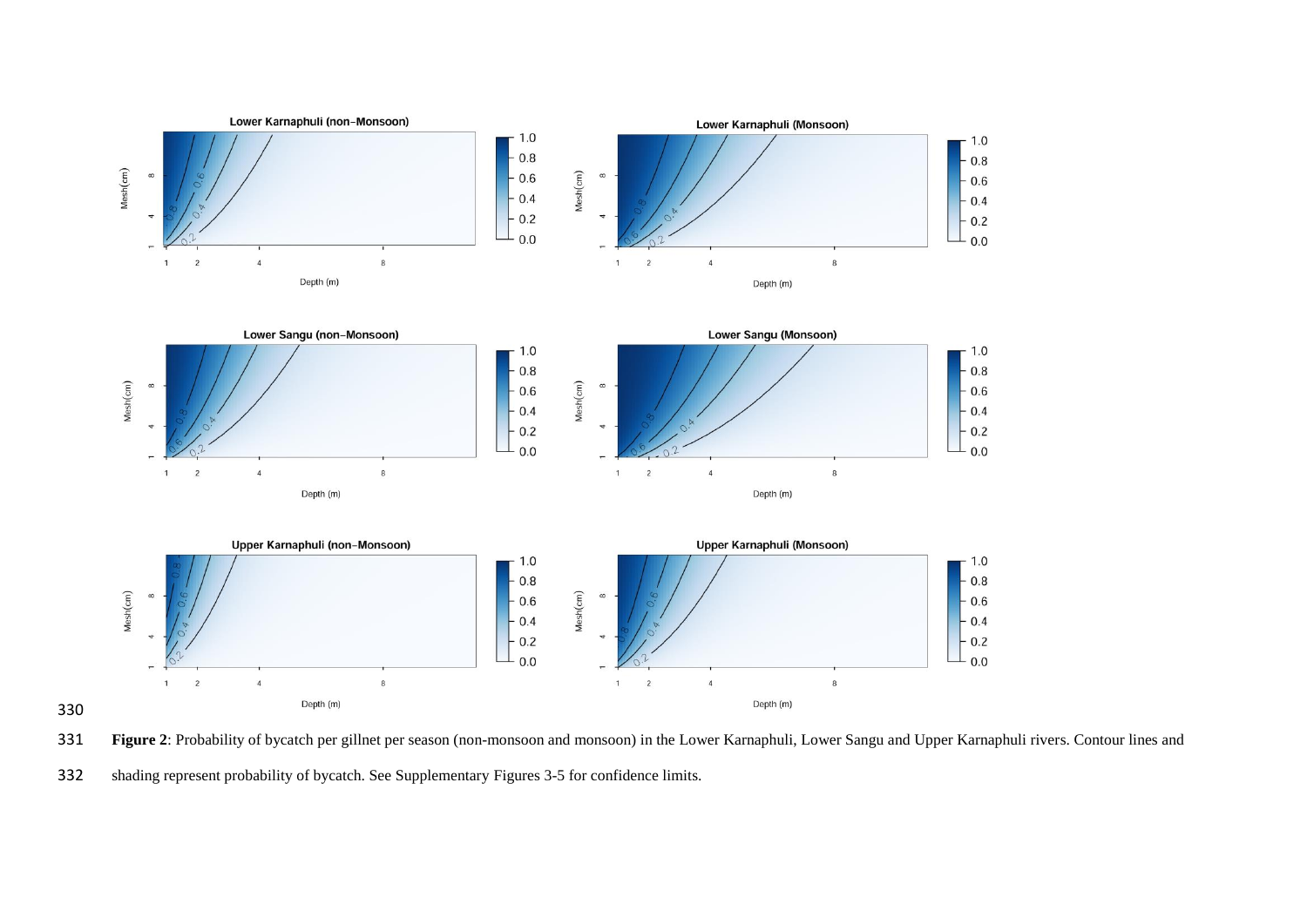| 333 | confirmed a further two mortalities outside of our study period (November and December              |
|-----|-----------------------------------------------------------------------------------------------------|
| 334 | 2011). The October mortalities were not observed by the survey team but were verified by            |
| 335 | photographs that appeared in the local newspaper. The November and December mortalities             |
| 336 | were observed by the survey team.                                                                   |
| 337 |                                                                                                     |
| 338 | 3.4 Outcome of gillnet and set bagnet entanglements                                                 |
| 339 |                                                                                                     |
| 340 | The outcome of bycatch in gillnets and set bagnets differed significantly $(\chi^2=171.6, df=2,$    |
| 341 | $p<0.0001$ ), with 41% ( $n=29/79$ ) of set bagnet entanglements resulting in mortality relative to |
| 342 | 11% (n=24/213) of gillnet entanglements (Table 2).                                                  |
| 343 |                                                                                                     |
| 344 | 3.5 Sustainability of fishing-related mortality                                                     |
| 345 |                                                                                                     |
| 346 | The estimate of annual mortality ( $n=14$ ) represents a mortality rate of 7% of the population     |
| 347 | (196 individuals) and therefore exceeds the sustainable limit (half the maximum growth rate         |
| 348 | $=$ 2%) recommended by the International Whaling Commission.                                        |
| 349 |                                                                                                     |
| 350 | 3.6 Fishery regulations: knowledge, attitudes and compliance                                        |
| 351 |                                                                                                     |
| 352 | Fishers described seven regulations in the form of gear bans, mesh-size restrictions, species-      |
| 353 | size restrictions and seasonal bans (Table 4). Only two of 580 informants knew it was illegal       |
| 354 | to kill the dolphin. Fewer than 50 percent of informants knew about the gear bans (Table 4).        |
| 355 | Knowledge was higher for the regulations affecting the Ilish fishery and the Halda fishing          |
| 356 | ban $($ >60 percent; Table 4).                                                                      |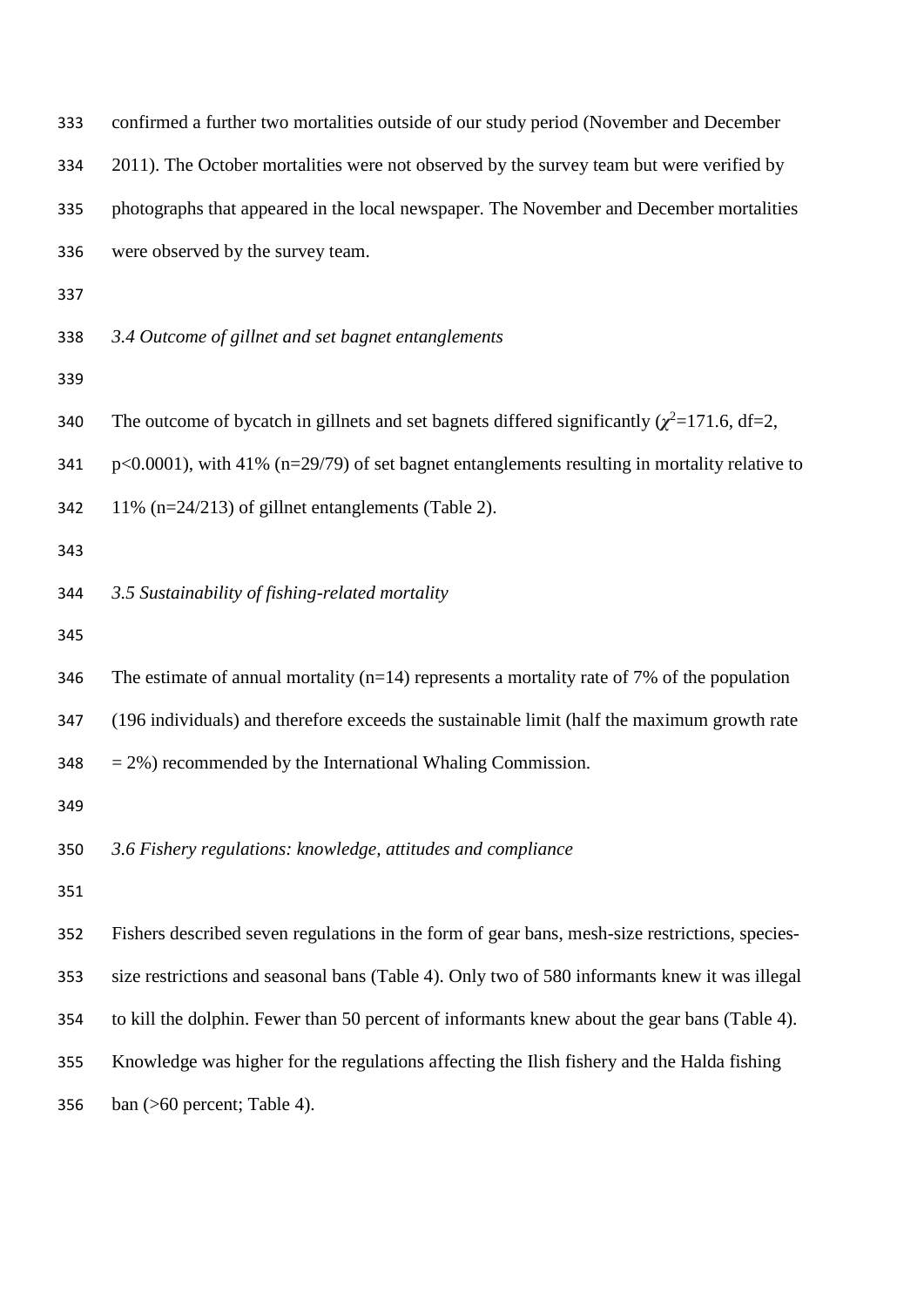### 357 Table 4: Details of fishery regulations in place in study area. Data were obtained from local informants and verified by the local fisheries department.

358

| Type of regulation              | <b>Regulation details</b>                                                                                     | <b>Timing</b>                    | Proportion who knew<br>of the regulation | <b>Proportion of</b><br>informants who comply<br>with the law |
|---------------------------------|---------------------------------------------------------------------------------------------------------------|----------------------------------|------------------------------------------|---------------------------------------------------------------|
| <b>Gear</b> ban                 | Monofilament, synthetic nylon gill nets (current jaal)                                                        | All year                         | 37%                                      | 70%                                                           |
|                                 | Explosives, weapons and poison for harvesting fish                                                            | All year                         | 49%                                      | 99%                                                           |
|                                 | Mosquito-mesh nets                                                                                            | All year                         | 41%                                      | 12%                                                           |
| <b>Mesh size restriction</b>    | Gill nets with stretched mesh size $<10$ cm in the Ilish fishery                                              | All year                         | 65%                                      | 51%                                                           |
| <b>Species size restriction</b> | Ban on harvesting young Ilish $<$ 23 cm                                                                       | November to May                  | 68%                                      | 32%                                                           |
| <b>Seasonal closure</b>         | Ban on all fishing activity in the Halda River, except fishers employed by<br>government to harvest carp eggs | February to July                 | 82%                                      | 45%                                                           |
|                                 | Ten-day ban on all fishing activity every year to protect Ilish brood stock                                   | 15 days in September/<br>October | 87%                                      | 35%                                                           |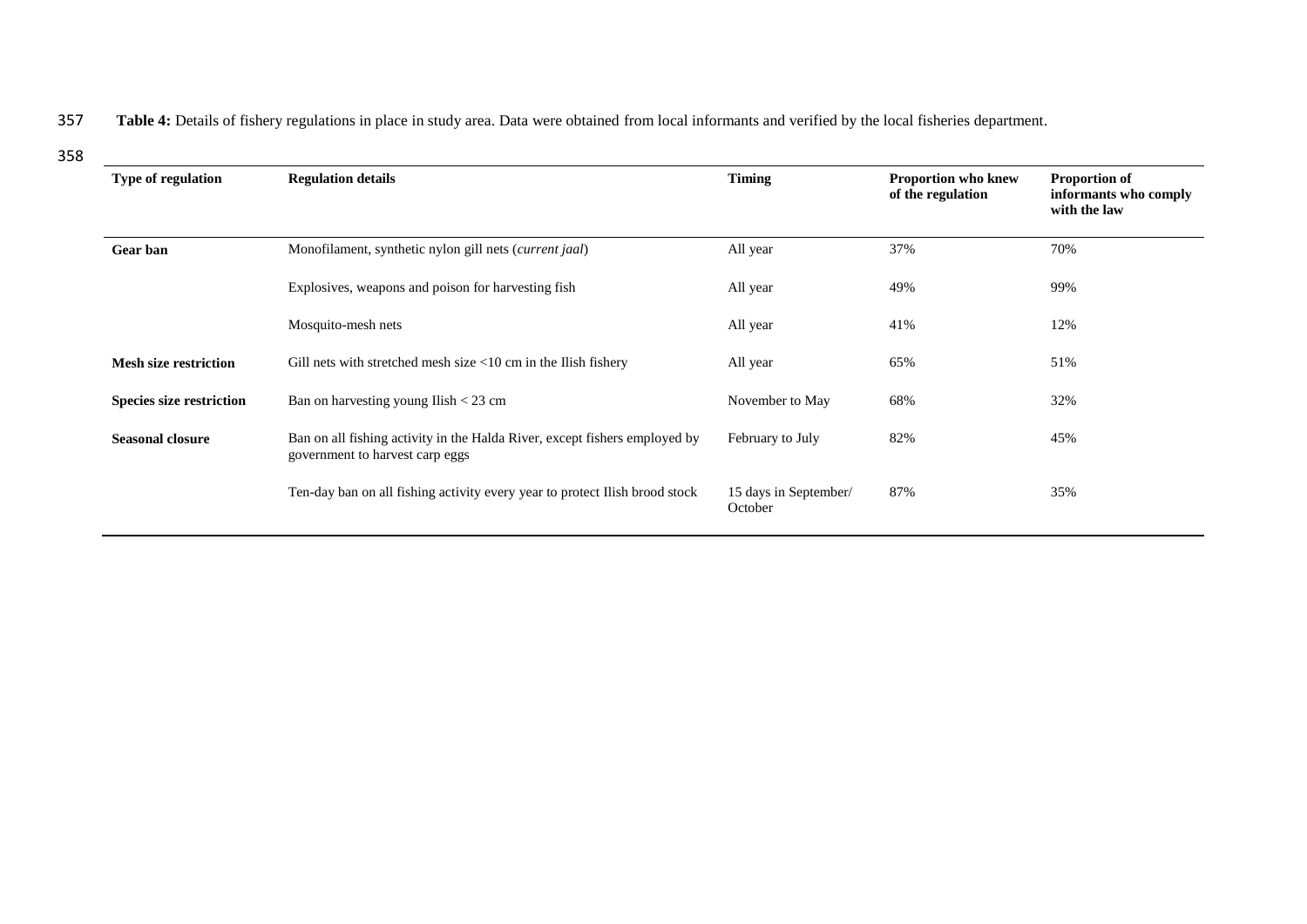Levels of compliance with regulations were low (Table 4), other than for the laws banning explosives and *current jaal*. Informants provided the following reasons for the differing compliance levels: a) compliance with the *current jaal* regulation is high because fines are high  $(n=1)$ ; b) compliance with the mosquito-mesh net regulation is low because fines are 363 low and nets are not confiscated by officials  $(n=2)$ ; c) compliance with the poison-fishing regulation is high as it's difficult to fish conspicuously and other fishers will punish offenders  $(n=1)$ ; d) compliance with the Ilish  $(n=4)$  and Halda  $(n=5)$  regulations is low because they're economically valuable fisheries so there's a lot to be gained from breaking the laws. Four fishers described that most fishers are in debt to informal money lenders (*Mohajan*) and the threat of failing to repay loans (i.e. physical threats to self and familymembers) is greater than the threat of sanction from fishery enforcement officers (i.e. fines, seizure of fishing gear). Interviews revealed that the government compensates fishers for loss of earnings during the ilish ban with a 10kg sack of rice/household; however, 65 percent (n=74/114) receive it infrequently and 28 percent (n=32/114) had never received compensation. Ninety two percent of informants (n=103/114) said they were unsatisfied with rice as a form of compensation, and 86 percent (n=89/103) reported it doesn't allow them to repay debts. **4. Discussion** 

 Fisheries-related mortality represents one of the most significant threats to freshwater cetaceans (Smith et al., 2001; Choudhary et al., 2006) but limited resources prevent quantification of levels and drivers of mortality in these conservation-priority taxa. We demonstrate that interviews provide much-needed insight into the drivers and levels of mortality of Ganges River dolphin bycatch in gillnets. Given the ubiquitous presence of these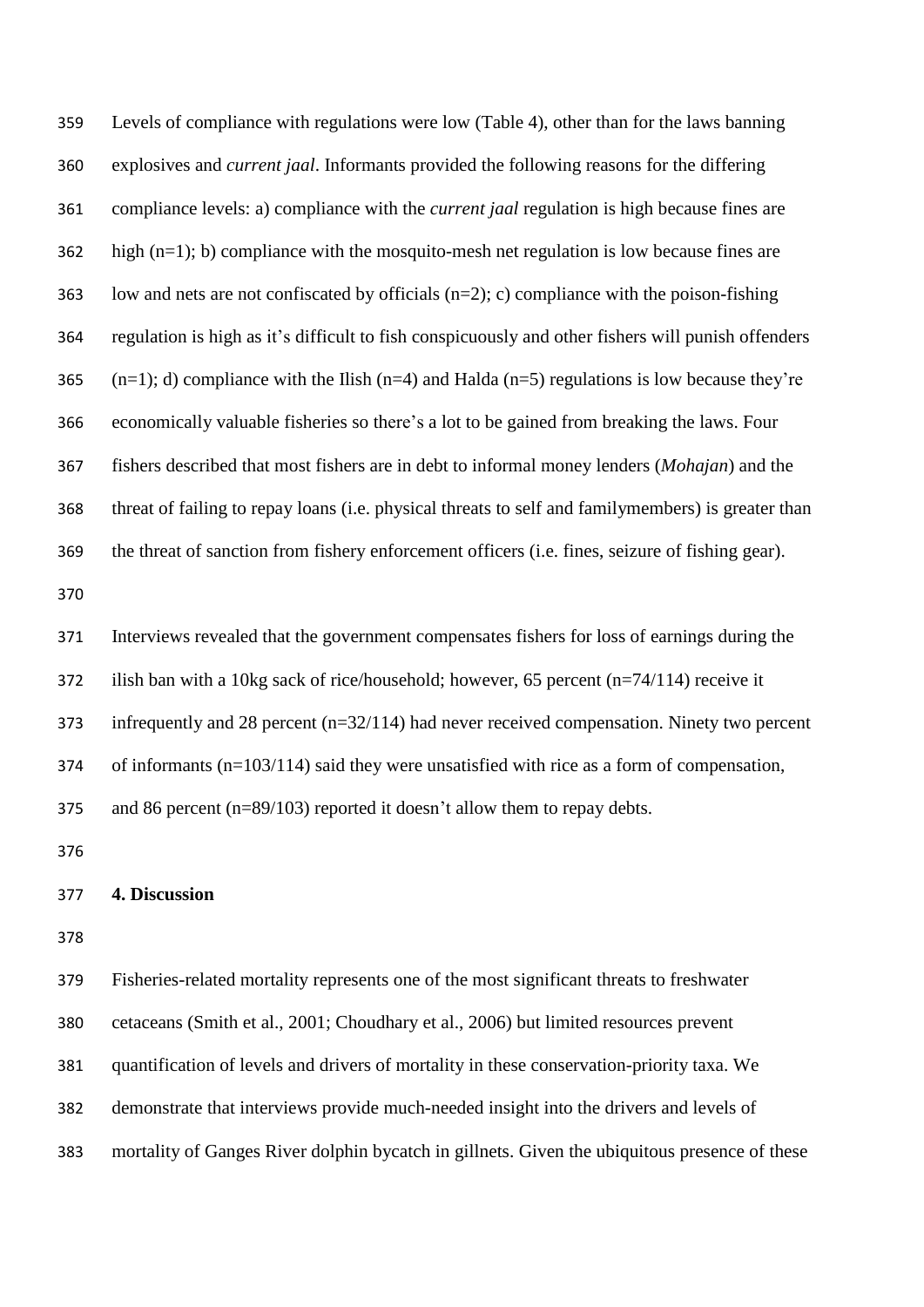gear across the geographic range of Ganges River dolphins, these results are likely mirrored elsewhere. The scale of fisheries-related mortality we describe here is of major conservation significance for this endangered mammal and should be a catalyst for developing pragmatic solutions to bycatch.

## *4.1 Drivers of dolphin bycatch*

 Growing human demands for fishery resources will likely exacerbate aquatic mammal bycatch by intensifying competition for the same resource (Read, 2005). Previous studies have described a spatial overlap between Ganges River dolphins and small-bodied fish in shallow-water areas (Bashir et al., 2010; Kelkar et al., 2010). These feeding preferences might explain the elevated bycatch rates we detected in shallow-water areas. Worryingly, competition between fishers and dolphins is likely to increase as declines in large-bodied fish have been reported across India and Bangladesh (Kelkar et al., 2010), forcing fishers to switch to fishing smaller size-classes. Bycatch rates in shallow-water are further exacerbated by the 'barrier' effect created by gillnets set in these areas. Where the water depth is particularly shallow, mean gillnet length does not differ greatly from the width of the river (approximately 300m; Richman, 2015). Informal discussions with fishers revealed intentional setting of nets across the river to create a barrier to migrating fish, a pattern that has been observed elsewhere (e.g. Kelkar et al., 2010).

 We'd assume a preference for small-bodied prey would increase dolphin vulnerability to bycatch in smaller-mesh gillnets, however, this contrasts with our findings. While dolphins exhibit less preference for large-bodied fish, previous research (Kelkar et al., 2010) describes the aggregation of dolphins around spawning ilish, catla and ruhi which are targeted using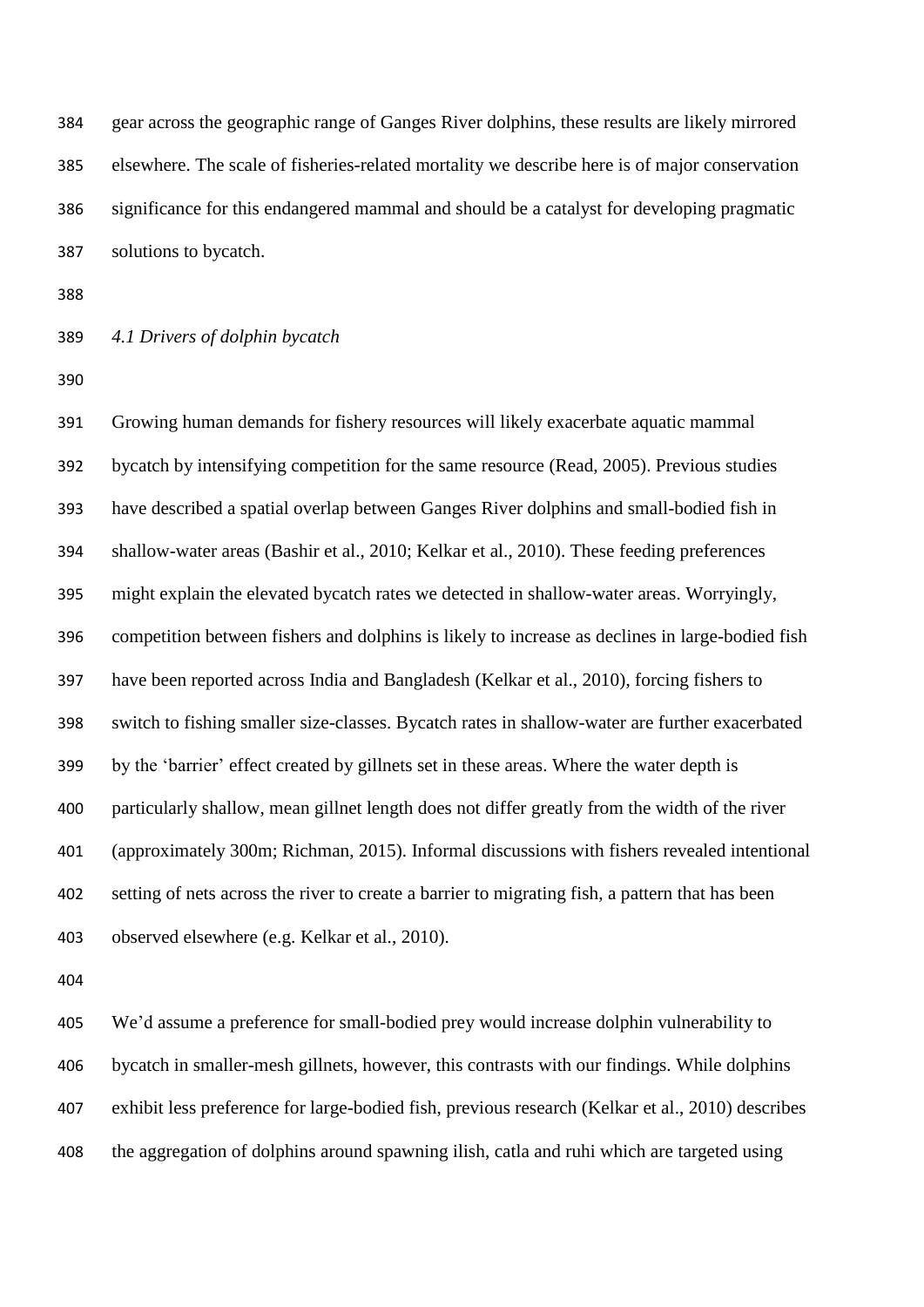large-mesh nets. The presence of these feeding aggregations might also explain elevated bycatch rates during the monsoon, which coincides with a peak in spawning activity (Rahman et al., 2017).

 We detected spatio-temporal patterns in the probability of bycatch that may serve to support more targeted efforts at reducing bycatch. Bycatch probability is higher in the Lower Karnaphuli and Lower Sangu than the Upper Karnaphuli, and increases markedly during the monsoon. The spatial differences in bycatch probability likely reflect the abundance of dolphins in these rivers (abundance is highest in the Lower Sangu and lowest in the Upper Karnaphuli (Richman, 2015). The relationship between bycatch probability and season may reflect changes in fishing effort that we were unable to capture using our question design. While we were unable to detect a difference in the mean number of days fished per season, data from other studies (Rahman et al., 2017) suggests there is a significant increase in monsoon fishing effort. Other studies using fisher interview data have effectively captured changes in harvesting and fishing effort (Jones et al., 2008; Daw et al., 2011), and so modified question design could provide further insights into the relationship between bycatch and season.

 To date, the majority of bycatch mitigation effort for this species has focused on addressing gillnet bycatch. While gillnet fisheries undoubtedly pose a significant threat to the dolphin our data indicate that set bagnets constitute a significant source of mortality. This gear is rarely considered in bycatch studies, possibly reflecting low levels of mortality in other regions or differences in the detectability of bycatch cases. Given the prevalence of this net throughout river dolphin habitat in Bangladesh, studies are needed to assess the significance of this gear to overall bycatch.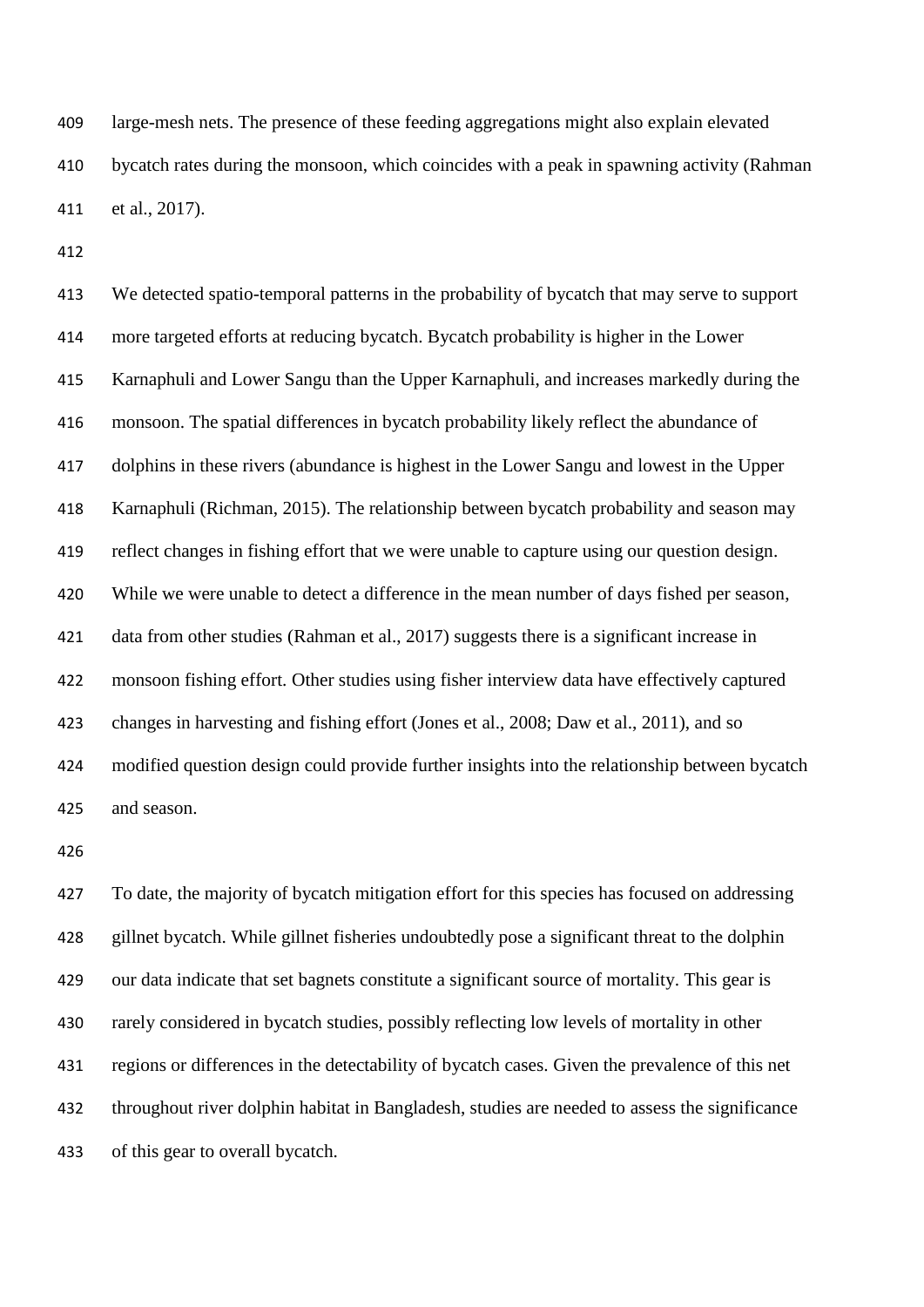## *4.2 Reliability of informant data*

 Interviews with local informants can yield accurate information on species status and constitute a low-cost tool for monitoring where standard monitoring methods may be prohibitively expensive (Turvey et al., 2013). Our findings regarding the distribution of bycatch in gear type, and the characteristics of these bycatch events agree with interview data from the Sundarbans and Brahmaputra (Mahabub et al., 2012; M. Datta pers. comm. 2014) leading us to conclude that interviews have proven an important tool for characterising dolphin bycatch in southern Bangladesh. Where possible we took a number of steps to control for cognitive biases (e.g. we limited the analysis to bycatch events recalled within the last year, validated reported net measurements), however, the accuracy of recall may have 446 been improved by the fact bycatch events are regarded as memorable because of the damage they cause to nets resulting in subsequent loss of earnings.

 Concern regarding the accuracy of the informant data largely relates to the quantifying of mortality: we believe this figure was underestimated, and so also the degree by which mortality is unsustainable. We incorporated numerous procedures to improve the accuracy of informant responses, however, two major sources of bias could not be accounted for: 1) interviewed fishers were a sample from the wider population, though the data suggests the sample incorporated the majority of active winter fishers, and; 2) fishers may have intentionally under-reported bycatch and intentional killings. Under-reporting of harvesting/ poaching is common in situations where the species is protected (Turvey et al., 2013). While the interviews revealed almost no awareness of the laws protecting dolphins, unintentional killing of animals is forbidden by religious laws and may have created an unwillingness to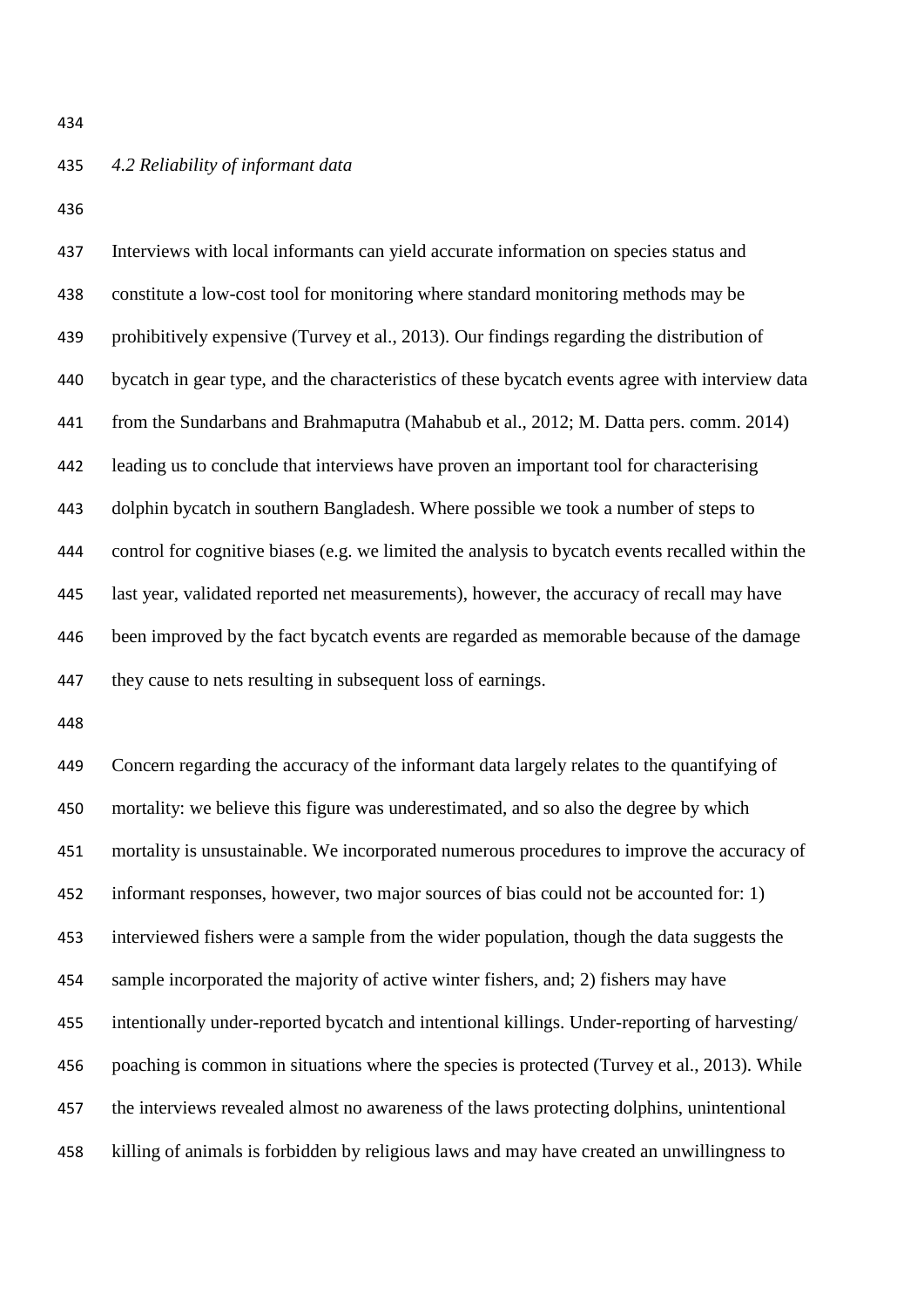discuss these events. The low proportion of bycatch events that resulted in death may be seen as further indication of informant under-reporting. However, in the absence of data to assess survival rates from gillnet entanglement it is not possible to determine whether the gap between bycatch and mortality arises from under-reporting or high bycatch survivability.

## *4.3 Sustainability of dolphin bycatch*

 The extinction of the Yangtze River dolphin has been a wake-up call to the dire status of freshwater cetaceans. The area occupied by many species has declined dramatically, for the Indus River dolphin by as much as 80% since the 1870s (Braulik et al., 2014), and most species are listed as threatened on the IUCN Red List of Threatened Species. While there is historical evidence to suggest that the Ganges River dolphin has undergone a range decline following the construction of the Karnaphuli River dam in 1962 (Smith et al., 2001), little is known about trends in population size of the Karnaphuli-Sangu rivers population. In 2012, the population was estimated at 196 (95% CI: 186-208) individuals (Richman, 2015). Assuming our estimate of annual mortality is representative of previous years, it is difficult to reconcile with population persistence. Historically, it was thought the population was isolated from the Ganges river system by 75kms of marine water, (i.e. the Bay of Bengal; Smith et al., 2001). However, recent sightings of dolphins in full salinity seawater (Richman, 2015) leave us questioning whether this is in fact an open population. Given the implication of ongoing mortality at the level reported here, urgent efforts are needed to determine whether the population is closed and whether the mortality estimate is consistent over time.

*4.4 Opportunities for mitigating bycatch*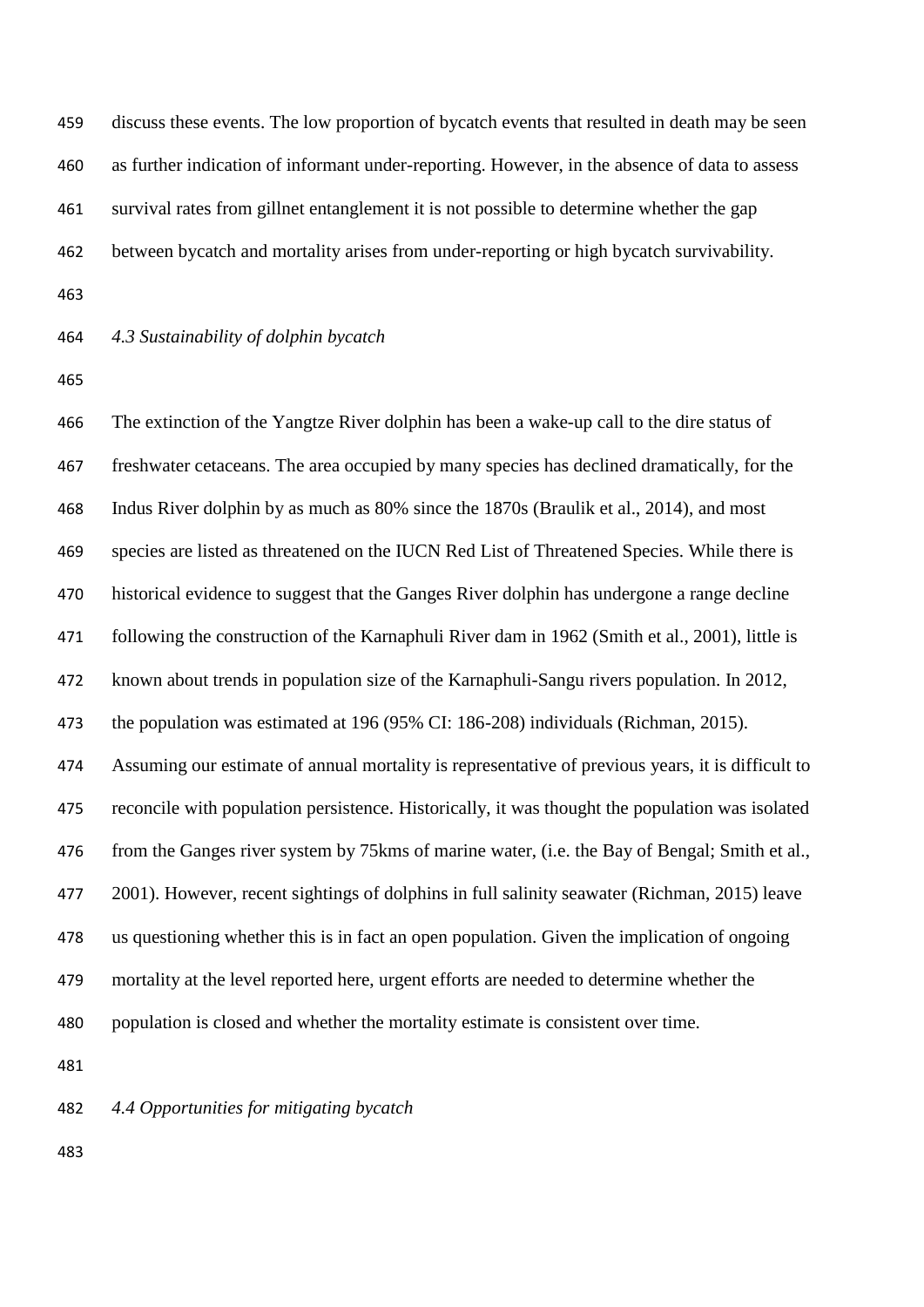Intentional killing of river dolphins due to persecution, and for their products that are used for food, oil and most importantly medicine, is widely documented (Choudhary et al., 2006; Beasley, 2007; Richman, 2015). We found evidence of intentional killing for both purposes, though the market for dolphin products appears to be small and dying out due to its low economic value driven by a greater desire for conventional medicine (Richman, 2015). Our data suggest that intentional killing of bycaught dolphins is to ease with their removal from fishing gear, and as punishment for damaging nets are greater threats. Worryingly, there is a near absence of knowledge regarding the regulations that prohibit the killing of river dolphins in Bangladesh despite Ahmed (2004) recommending an awareness-raising programme. In 2013, the Bangladesh Cetacean Diversity Project (BCDP) established the *Shushuk Mela*  project, a boat-based exhibition that engages local communities in freshwater cetacean conservation efforts. Part of their educational programme involves: 1) teaching fishers how to effectively release dolphins alive from fishing gear with minimal damage to the gear, and 2) the government regulations protecting dolphins. The exhibition has had a positive impact on attitudes towards freshwater cetaceans and changed local fishing practices (Mansur, Akhtar and Smith, 2014). The expansion of this scheme into the Karnaphuli-Sangu rivers complex could be an effective tool for overcoming the intentional killing of dolphins in this area. 

 Our data highlight numerous existing fishery regulations that, if enforced effectively, may reduce dolphin bycatch levels. Less-well adhered-to fishery regulations include the ilish fishing ban in the late monsoon (September to October), and the ban on the use of gillnets with a mesh size of less than 10cm in the ilish fishery. Effective enforcement of these measures would reduce dolphin bycatch by: a) limiting monsoon fishing effort, and b) limiting the use of nets with a mesh size that are associated with dolphin bycatch. Furthermore, bans on small-mesh nets, particularly non-selective gear such as mosquito-mesh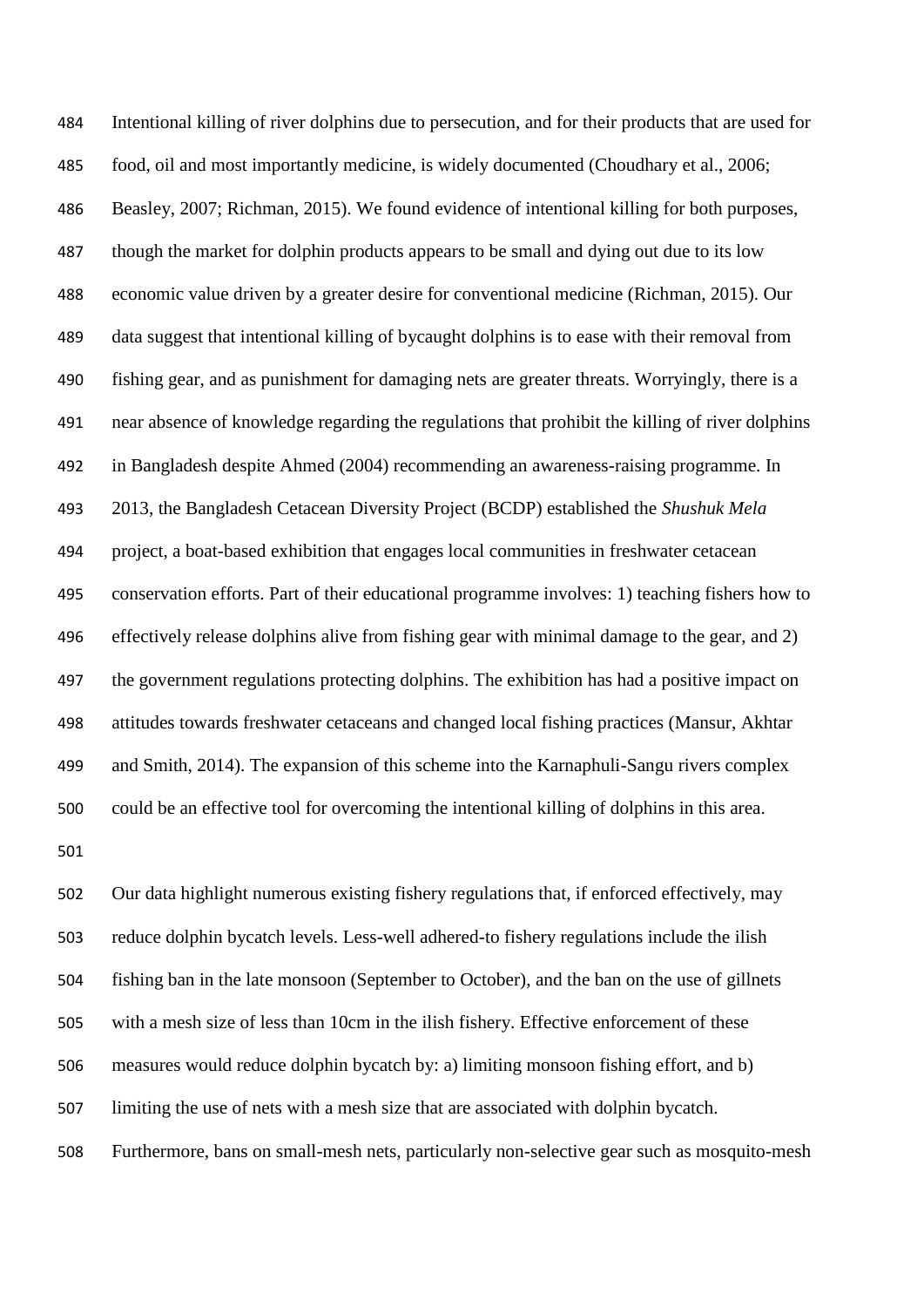nets, would reduce the exploitation and depletion of dolphin prey. However, both this and another recent study exploring concerns around ilish fishery management in Bangladesh (Dewhurst Richman et al., 2016) highlight many social and economic challenges (i.e. unfair distribution of compensation/benefits; a poor understanding of beneficiary preferences in terms of types of compensation; unintended consequences such as forcing fishers to use illegal fishing methods) that need to be addressed before these measures can be properly enforced.

 A willingness to comply with regulations that govern the management of natural resources is largely determined by the probability that a contravention will be detected, and to a lesser degree, the severity of the punishment (Keane et al., 2008). Most studies of enforcement have focused on ensuring the gain from rule compliance is greater than non-compliance, such as increasing the severity of penalties (Keane et al., 2008). Increasing the severity of penalties on the Karnaphuli-Sangu fishers, in the absence of other efforts, will only exacerbate levels of debt and reliance on informal money lenders. Formal microcredit institutions with grace periods during fishing bans, adequate forms of compensation and financing of alternative income generating activities have been proposed (Dewhurst Richman et al., 2016) as potential mechanisms by which to overcome the compliance issues described here.

#### **5. Conclusion**

 This study highlights the tremendous value of interviews for quantifying and characterising the harvest of a poorly-known species, while simultaneously exploring issues associated with governance and compliance. Given the ubiquitous use of gillnets across the range of the Ganges River dolphin our results are likely to be mirrored elsewhere highlighting the dire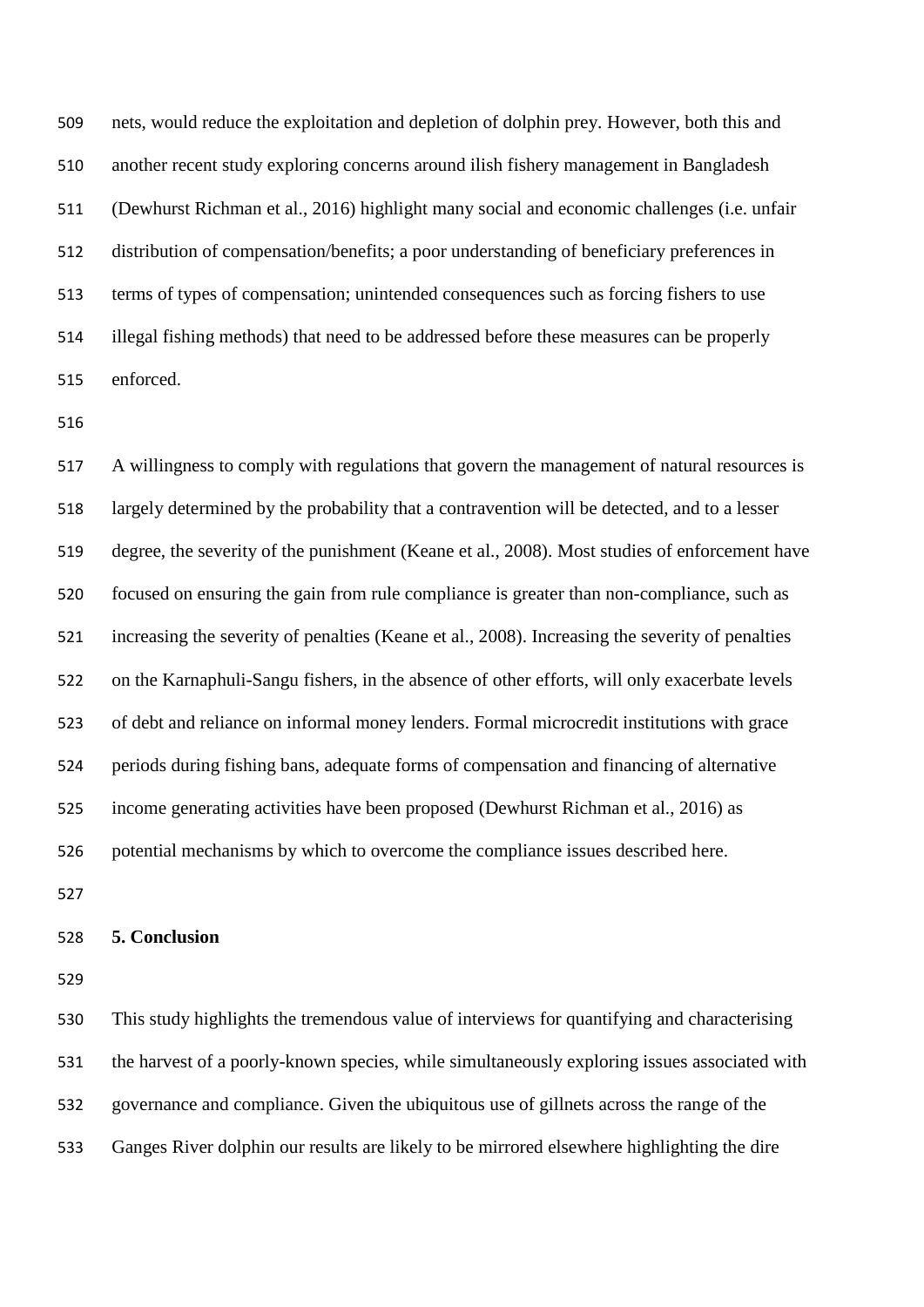| 534 | conservation status of this species. However, the many existing fishery regulations that are  |
|-----|-----------------------------------------------------------------------------------------------|
| 535 | already in place for economically-important fish species could, if compliance were increased, |
| 536 | contribute to simultaneously conserving river dolphins. River dolphin conservation need not   |
| 537 | hinder fishery production but instead could be yet another catalyst for addressing the social |
| 538 | and economic barriers that impede sustainable fisheries management.                           |
| 539 |                                                                                               |
| 540 | <b>Acknowledgements</b>                                                                       |
| 541 |                                                                                               |
| 542 | We thank Lauren Hagger, Sayed Hasan, Mahmudul Hasan, Imran Hossain, Azizur Rahman             |
| 543 | Sumon, Ahsan Habib, Mohammad Al Amin, Taohidul Islam, Razib Bhowmick, Alomgir                 |
| 544 | Hossain, Jahangir Kabir for invaluable field assistance. We thank the Wildlife Trust of       |
| 545 | Bangladesh, Wild Team and the Bangladesh Cetacean Diversity Project for field assistance,     |
| 546 | training and help obtaining permits. Funding was provided by a NERC/Quota PhD                 |
| 547 | studentship and a Sea Mammal Research Unit grant (University of St. Andrews).                 |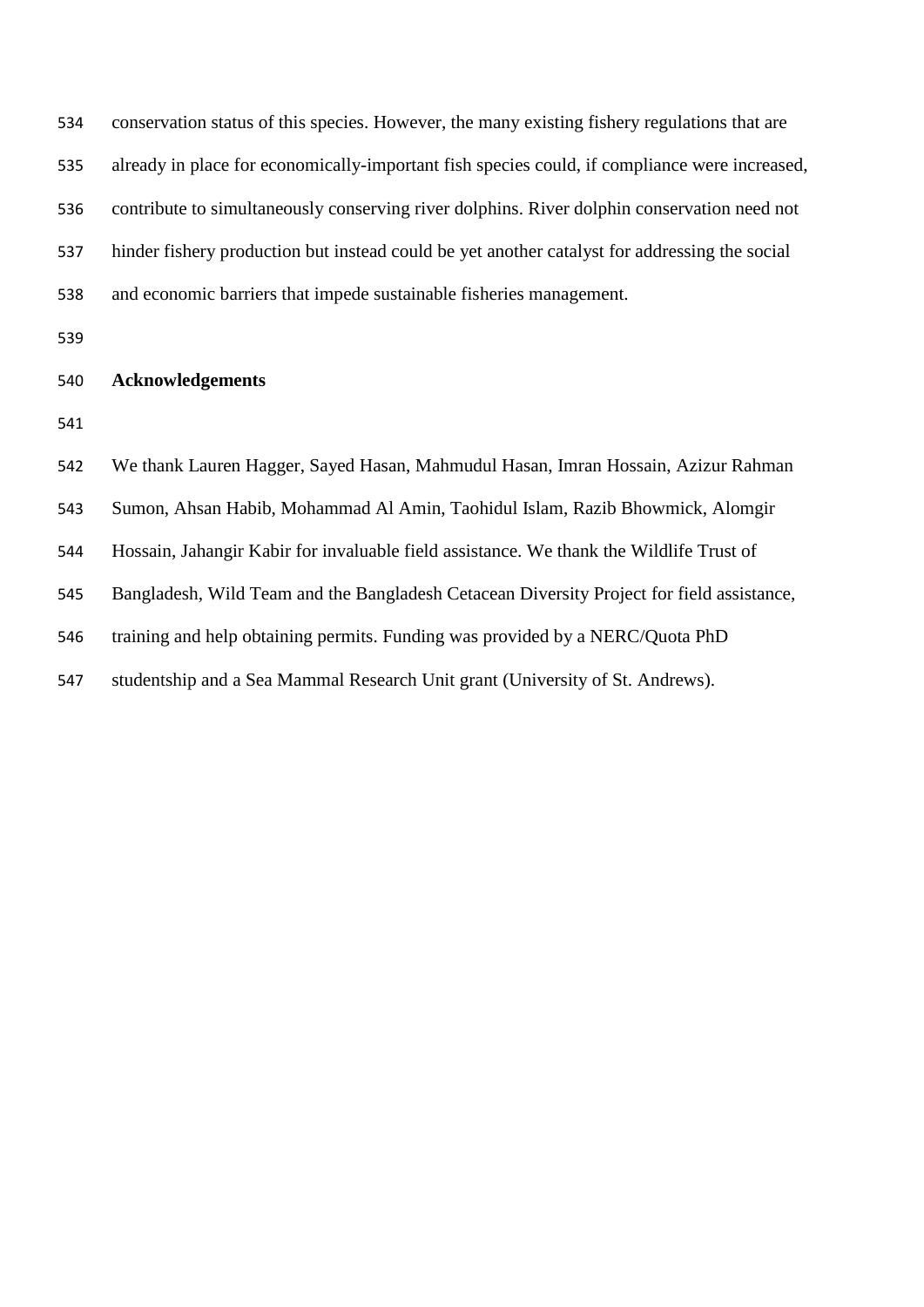## **References**

- Ahmed, B. (2004). Report on a project to assess the feasibility of establishing a protected area for the river dolphin Shushuk (*Platanista gangetica*) in the Sangu River, Bangladesh. Whale and Dolphin Conservation Society.
- Bashir, T., Khan, A., Gautam, P., & Behera, S. K. (2010). Abundance and prey availability assessment of Ganges River dolphin (*Platanista gangetica gangetica*) in a stretch of Upper Ganges River, India. *Aquat. Mamm.* **36**, 19–26.
- Beasley, I. (2007). Conservation of the Irrawaddy dolphin, *Orcaella brevirostris* (Owen in Gray, 1866), in the Mekong River: biological and social considerations influencing management. PhD thesis. James Cook University.
- Beasley, I., Pollock, K., Jefferson, T. A., Arnold, P., Morse, L., Yim, S., Lor Kim, S., & Marsh, H. (2013). Likely future extirpation of another Asian river dolphin: The critically endangered population of the Irrawaddy dolphin in the Mekong River is small and declining. *Mar. Mammal Sci.* **19**, E226–E252.
- Bernard, H. (2006). Research Methods in Anthropology: Qualitative and Quantitative Approaches. 4th ed. AltaMira Press.
- Bradburn, N. M., Rips, L. J. and Shevell, S. K. (1987) Answering autobiographical questions: the impact of memory and inference on surveys. Science, **236**(4798), 157–61.
- Braulik, G., Bhatti, Z., Ehsan, T., Hussain, B., Khan, A., Khan, U., Kundi, K., Rajput, R., Reichert, A., Northridge, S., Bhagat, H., Garstang, R., & Northridge, S. (2012). Robust abundance estimate for endangered river dolphin subspecies in South Asia. *Endanger. Species Res.* **17**, 201–215.
- Braulik, G. T., Arshad, M., Noureen, U., & Northridge, S. P. (2014). Habitat Fragmentation and Species Extirpation in Freshwater Ecosystems; Causes of Range Decline of the Indus River Dolphin (*Platanista gangetica minor*). *PLoS One* **9**, e101657.
- Choudhary, S. K., Smith, B. D., Dey, S., Dey, S., & Prakash, S. (2006). Conservation and biomonitoring in the Vikramshila Gangetic Dolphin Sanctuary, Bihar, India. *Oryx* **40**, 189–197.
- D'Agrosa, C., Lennert-Cody, C. E., & Vidal, O. (2000). Vaquita Bycatch in Mexico's Artisanal Gillnet Fisheries: Driving a Small Population to Extinction. *Conserv. Biol.* **14**, 1110–1119.
- Daw, T. M., Robinson, J., & Graham, N. A. (2011). Perceptions of trends in Seychelles artisanal trap fisheries: comparing catch monitoring, underwater visual census and fishers' knowledge. *Environ. Conserv.* **38**, 75–88.
- Dewhurst Richman, N., Mohammed, E., Ali, M., Hassan, K., Wahab, M., Ahmed, Z., Islam, M., Bladon, A., Haldar, G., Ahmed, C., Majumder, M., Hossain, M., Rahman, A., &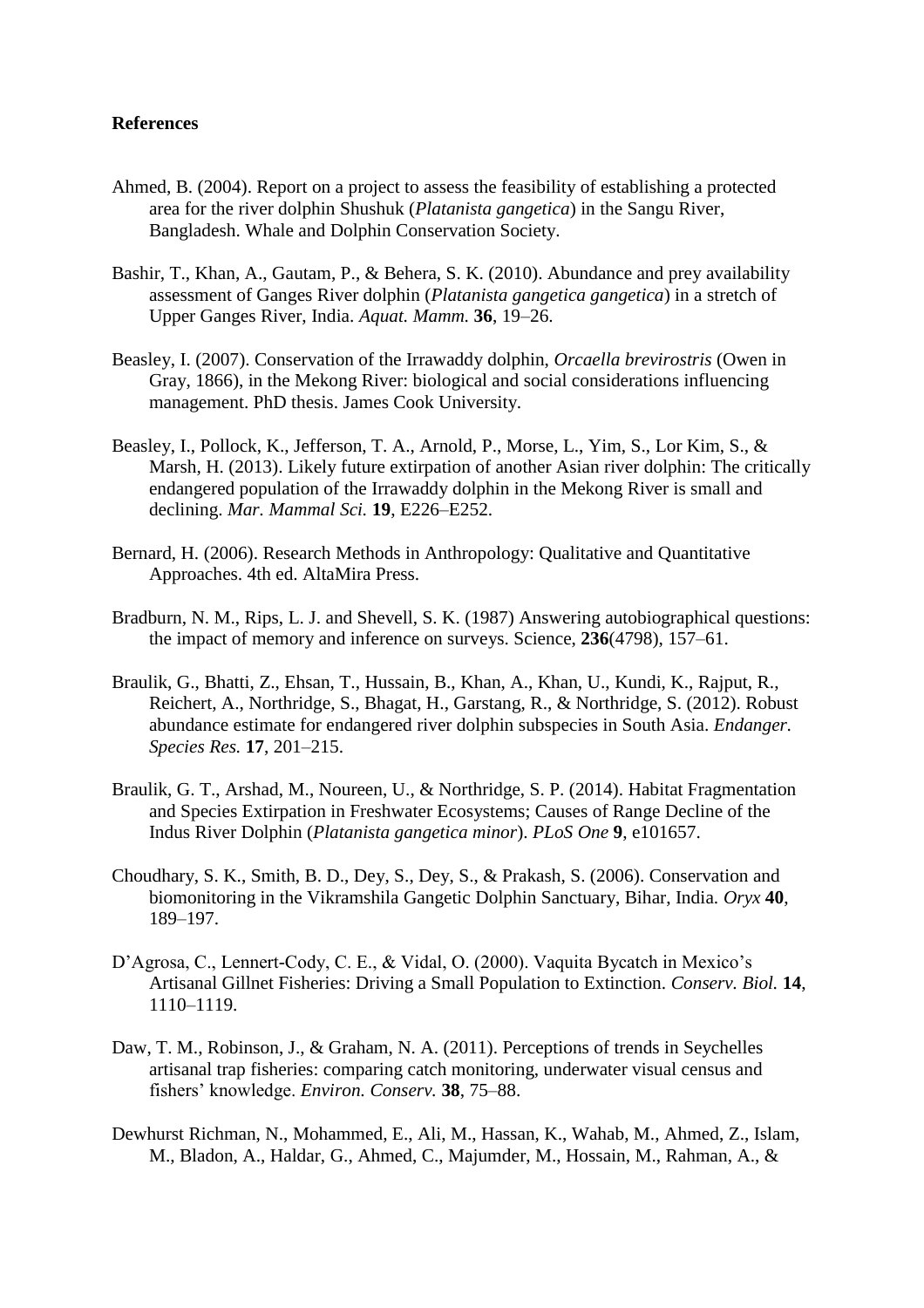Hussein, B. (2016). Balancing carrots and sticks: incentives for sustainable hilsa fishery management in Bangladesh. London.

- Forney, K. A., Kobayashi, D. R., Johnston, D. W., Marchetti, J. A., & Marsik, M. G. (2011). What's the catch? Patterns of cetacean bycatch and depredation in Hawaii-based pelagic longline fisheries. *Mar. Ecol.* **32**, 380–391.
- International Whaling Commission. (1996). Annual Report of the International Whaling Commission 1996. 46th Report of the Commission. Cambridge.
- Jones, J. P. G., Andriamarovololona, M. M., Hockley, N., Gibbons, J. M., & Milner-Gulland, E. J. (2008). Testing the use of interviews as a tool for monitoring trends in the harvesting of wild species. *J. Appl. Ecol.* **45**, 1205–1212.
- Keane, A., Jones, J. P. G., Edwards-Jones, G., & Milner-Gulland, E. J. (2008). The sleeping policeman: understanding issues of enforcement and compliance in conservation. *Anim. Conserv.* **11**, 75–82.
- Kelkar, N., Krishnaswamy, J., Choudhary, S., & Sutaria, D. (2010). Coexistence of Fisheries with River Dolphin Conservation. *Conserv. Biol.* **24**, 1130–1140.
- Kraus, S. D., Read, A. J., Solow, A., Baldwin, K., Spradlin, T., Anderson, E., & Williamson, J. (1997). Acoustic alarms reduce porpoise mortality. *Nature* **388**, 525.
- Krützen, M., Beasley, I., Ackermann, C.Y., Lieckfeldt, D., Ludwig, A., Ryan, G.E., et al. (2018) Demographic collapse and low genetic diversity of the Irrawaddy dolphin population inhabiting the Mekong River. *PLoS ONE* **13**(1), e0189200.
- Lewison, R. L., Crowder, L. B., Read, A. J., & Freeman, S. A. (2004). Understanding impacts of fisheries bycatch on marine megafauna. *Trends Ecol. Evol.* **19**, 598–604.
- Liu, M., Lin, M., Turvey, S. T., & Li, S. (2017). Fishers' knowledge as an information source to investigate bycatch of marine mammals in the South China Sea. *Anim. Conserv.* **20**, 182–192.
- Lozano-Montes, H. M., Pitcher, T. J., & Haggan, N. (2008). Shifting environmental and cognitive baselines in the upper Gulf of California. *Front. Ecol. Environ.* **6**, 75–80.
- Mahabub, E., Arafat, S. T., Kumar Das, D., Islam, S. S., Islam, M. R., Bhowmick, R. C. and Rahman, M. A. (2012) Assessing the considerable human elements in the proposed sanctuaries for conserving threatened freshwater dolphins in the Sundarbans, Bangladesh. Available at: http://www.conservationleadershipprogramme.org/UserDataWEB/ProjectData\0217810/ 0217810\_FinalReport\_Emile\_Bangladesh.pdf.
- Mansur, E. F., Smith, B. D., Mowgli, R. M., & Abu Diyan, M. A. (2008). Two Incidents of Fishing Gear Entanglement of Ganges River Dolphins (*Platanista gangetica gangetica*) in Waterways of the Sundarbans Mangrove Forest, Bangladesh. *Aquat. Mamm.* **34**, 362– 366.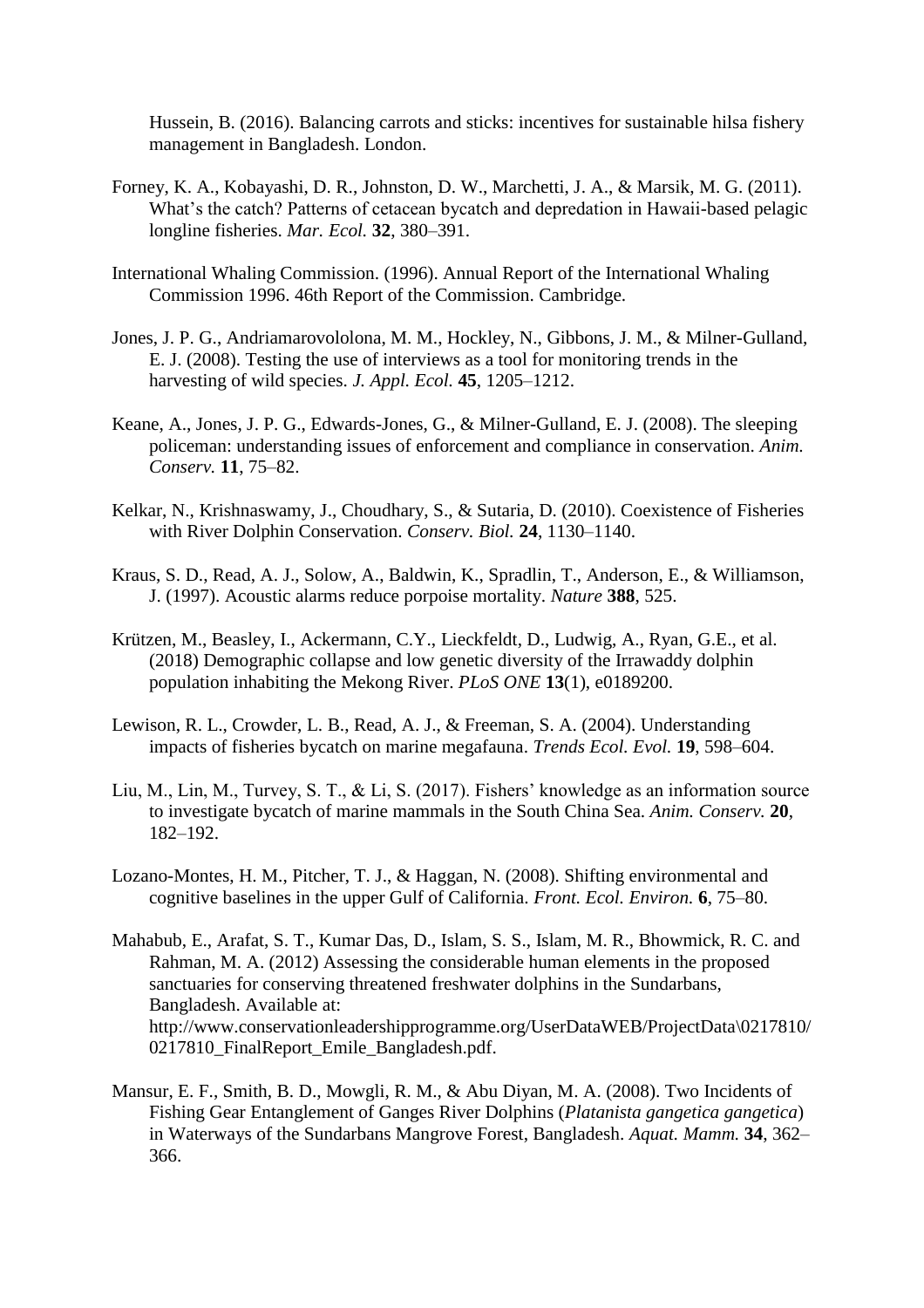- Mansur, E. F., Akhtar, F., & Smith, B. D. (2014). An Educational Outreach Strategy for Freshwater Dolphin Conservation: Measuring the Results. In R. K. Sinha & B. Ahmed (Eds.), *Rivers Life - Proc. Int. Symp. River Biodivers. Ganges-Brahmaputra-Meghna River Syst. Ecosyst. Life, A Bangladesh-India Initiative.* p. 340. International Union for Conservation of Nature.
- Moore, J. E., Cox, T. M., Lewison, R. L., Read, A. J., Bjorkland, R., McDonald, S. L., Crowder, L. B., Aruna, E., Ayissi, I., & Espeut, P. (2010). An interview-based approach to assess marine mammal and sea turtle captures in artisanal fisheries. *Biol. Conserv.* **143**, 795–805.
- Newing, H. (2011). Conducting Research in Conservation: A Social Science Perspective. London and New York: Routledge.
- R Core Team. (2013). R: a language and environment for statistical computing. Vienna, Austria: R Foundation for Statistical Computing.
- Rahman, M. A., Hasan Pramanik, M. M., Flura, Hasan, M. M., Ahmed, T., Hossain Khan, M., & Mahmud, Y. (2017). Impact Assessment of Twenty-Two Days Fishing Ban in the Major Spawning Grounds of Tenualosa ilisha (Hamilton, 1822) on its Spawning Success in Bangladesh. *J. Aquac. Res. Dev.* **8**, 489.
- Read, A. (2005). By-catch and depredation. In J. Reynolds, W. Perrin, R. Reeves, S. Montgomery, & T. Ragen (Eds.), *Mar. Mammal Res. Conserv. beyond Cris.* pp. 5–18. Baltimore, Maryland: Johns Hopkins University Press.
- Read, A. J., Drinker, P., & Northridge, S. (2006). Bycatch of Marine Mammals in U.S. and Global Fisheries. *Conserv. Biol.* **20**, 163–169.
- Reeves, R. R., Smith, B. D., & Kasuya, T. (2000). Biology and Conservation of Freshwater Cetaceans in Asia. *IUCN*. Gland, Switzerland and Cambridge, UK.
- Reeves, R., McClellan, K., & Werner, T. (2013). Marine mammal bycatch in gillnet and other entangling net fisheries, 1990 to 2011. *Endanger. Species Res.* **20**, 71–97.
- Richman, N. I., Gibbons, J. M., Turvey, S. T., Akamatsu, T., Ahmed, B., Mahabub, E., Smith, B. D., & Jones, J. P. G. (2014). To see or not to see: Investigating detectability of ganges river dolphins using a combined visual-acoustic survey. *PLoS One* **9**.
- Richman, N. I. (2015). Using local informant data and boat-based surveys to improve knowledge on the status of the Ganges River dolphin (*Platanista gangetica gangetica*) in southern Bangladesh. Bangor University.
- Smith, B. D., & Reeves, R. R. (2000). Survey methods for population assessment of Asian River Dolphins. In R. Reeves, B. Smith, & T. Kasuya (Eds.), *Biol. Conserv. Freshw. Cetaceans Asia*. pp. 97–115. Gland, Switzerland & Cambridge, U.K: IUCN.
- Smith, B. D., Braulik, G., Strindberg, S., Mansur, R., & Ahmed, B. (2009). Habitat selection of freshwater-dependent cetaceans and the potential effects of declining freshwater